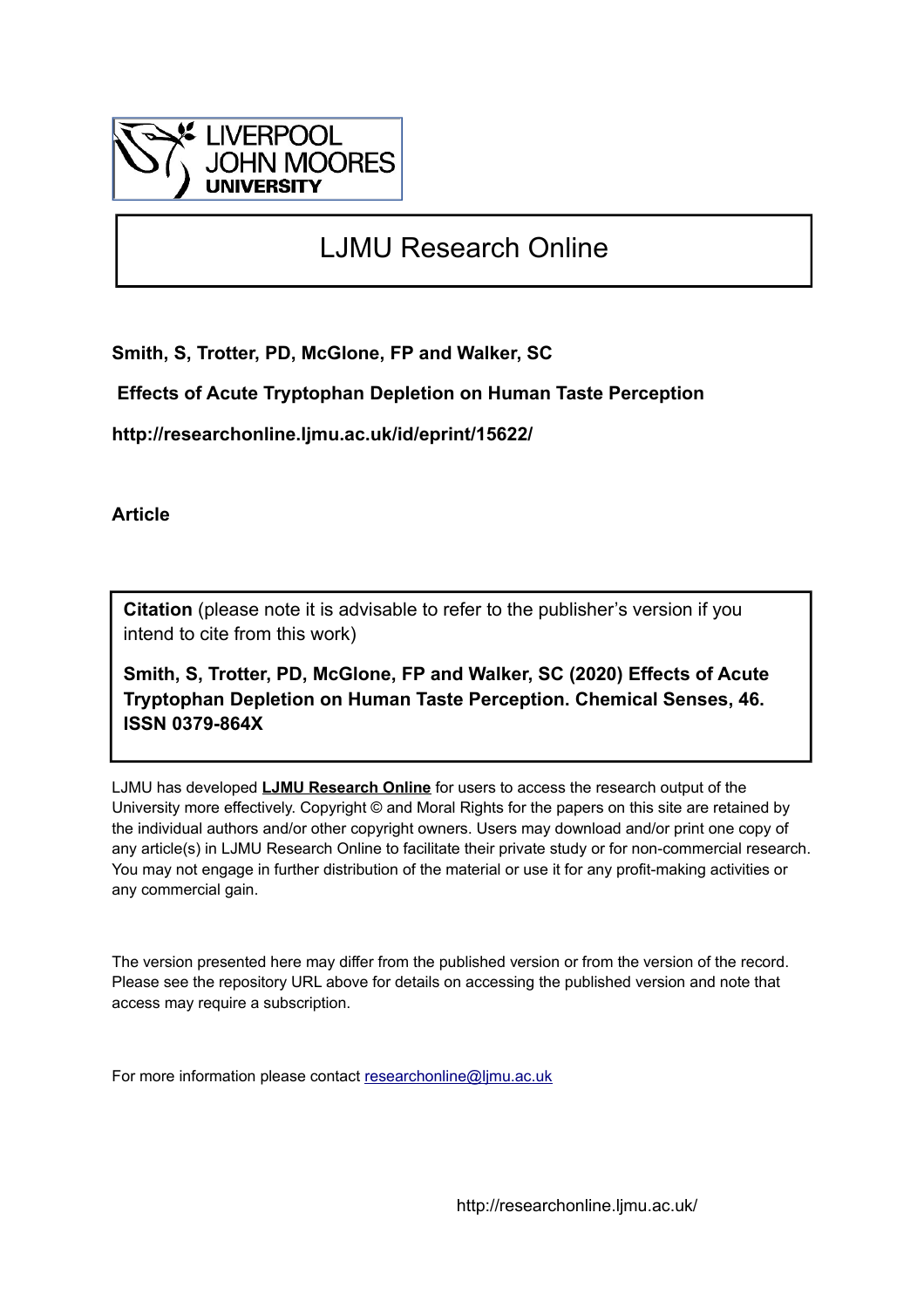| $\mathbf{1}$   | <b>Effects of Acute Tryptophan Depletion on Human Taste Perception</b>                                                                |
|----------------|---------------------------------------------------------------------------------------------------------------------------------------|
| $\mathbf{2}$   |                                                                                                                                       |
| $\mathfrak{Z}$ | Sharon A. Smith <sup>1*</sup> , Paula D. Trotter <sup>1</sup> , Francis P. McGlone <sup>1,2</sup> and Susannah C. Walker <sup>1</sup> |
| $\overline{4}$ |                                                                                                                                       |
| $\mathfrak{S}$ | 1. Research Centre for Brain & Behaviour, Liverpool John Moores University, Liverpool,                                                |
| 6              | UK.                                                                                                                                   |
| $\overline{7}$ | 2. Department of Psychology, University of Liverpool, Liverpool, UK                                                                   |
| $8\,$          |                                                                                                                                       |
| $\overline{9}$ | *Corresponding Author:                                                                                                                |
| 10             | Dr. Sharon A. Smith,                                                                                                                  |
| 11             | School of Psychology,                                                                                                                 |
| 12             | Liverpool John Moores University,                                                                                                     |
| 13             | Liverpool,                                                                                                                            |
| 14             | L3 3AF                                                                                                                                |
| 15             | email: S.A.Smith@ljmu.ac.uk                                                                                                           |
| 16             |                                                                                                                                       |
| $17\,$         |                                                                                                                                       |
| 18             |                                                                                                                                       |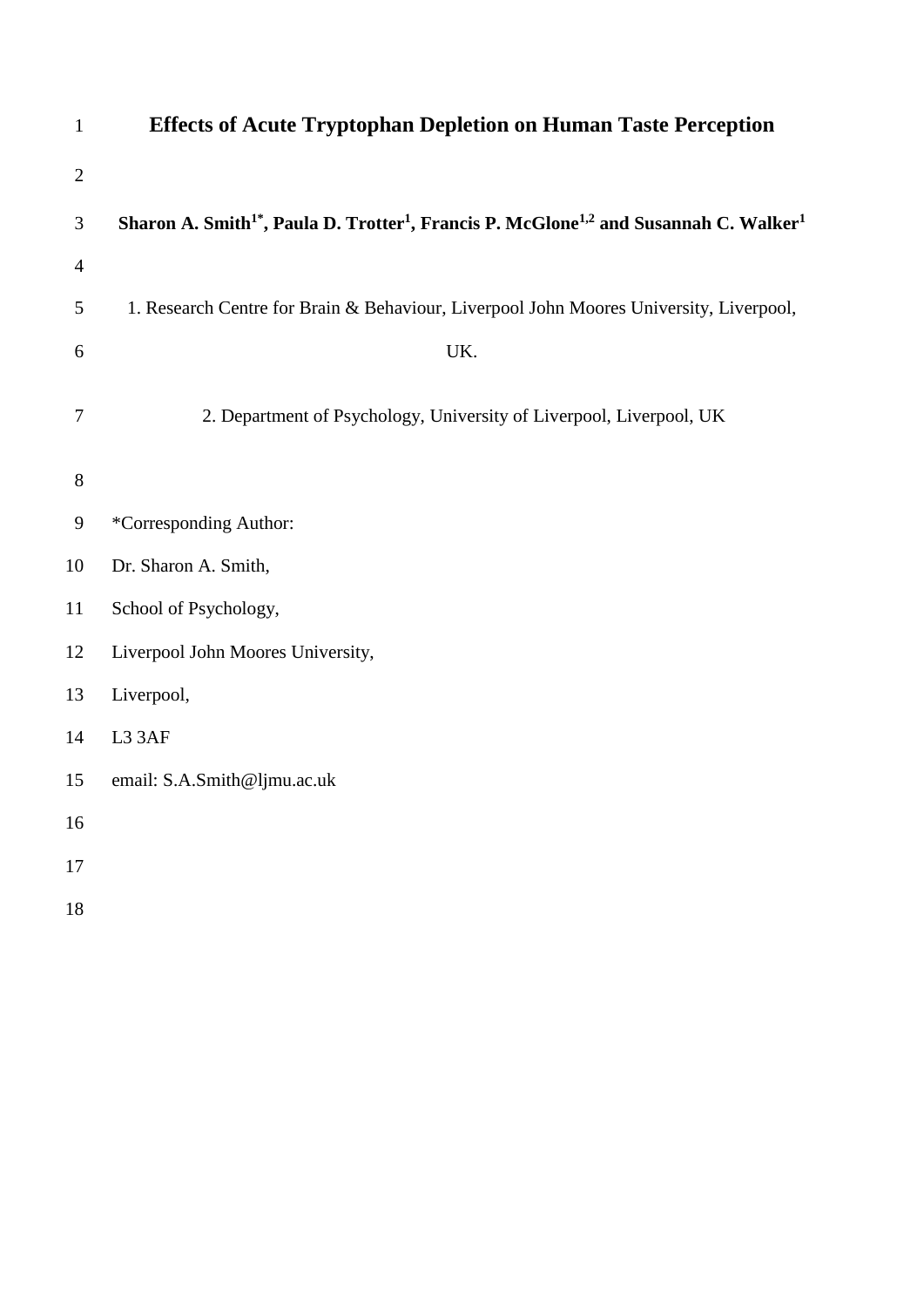## **Abstract (Max 250 words)**

 Taste perception has been reported to vary with changes in affective state. Distortions of taste perception, including blunted recognition thresholds, intensity and hedonic ratings have been identified in those suffering from depressive disorders. Serotonin is a key neurotransmitter implicated in the aetiology of anxiety and depression; systemic and peripheral manipulations of serotonin signalling have previously been shown to modulate taste detection. However, the specific effects of central serotonin function on taste processing have not been widely investigated. Here, in a double-blind placebo-controlled study, acute tryptophan depletion was used to investigate the effect of reduced central serotonin function on taste perception. 25 female participants aged 18-28 attended the laboratory on 2 occasions at least 1 week apart. On one visit they received a tryptophan depleting drink and on the other a control drink was administered. Approximately 6 hours after drink consumption they completed a taste perception task which measured detection thresholds and supra-threshold perceptions of the intensity and pleasantness of four basic tastes (sweet, sour, bitter and salt). While acutely reducing central levels of serotonin had no effect on the detection thresholds of sweet, bitter or sour tastes it significantly enhanced detection of salt. For supra-threshold stimuli, acutely reduced serotonin levels significantly enhanced the perceived intensity of both bitter and sour tastes and blunted pleasantness ratings of bitter quinine. These findings show manipulation of central serotonin levels can modulate taste perception and are consistent with previous reports that depletion of central serotonin levels enhances neural and behavioural responsiveness to aversive signals.

- 
- 

- 
-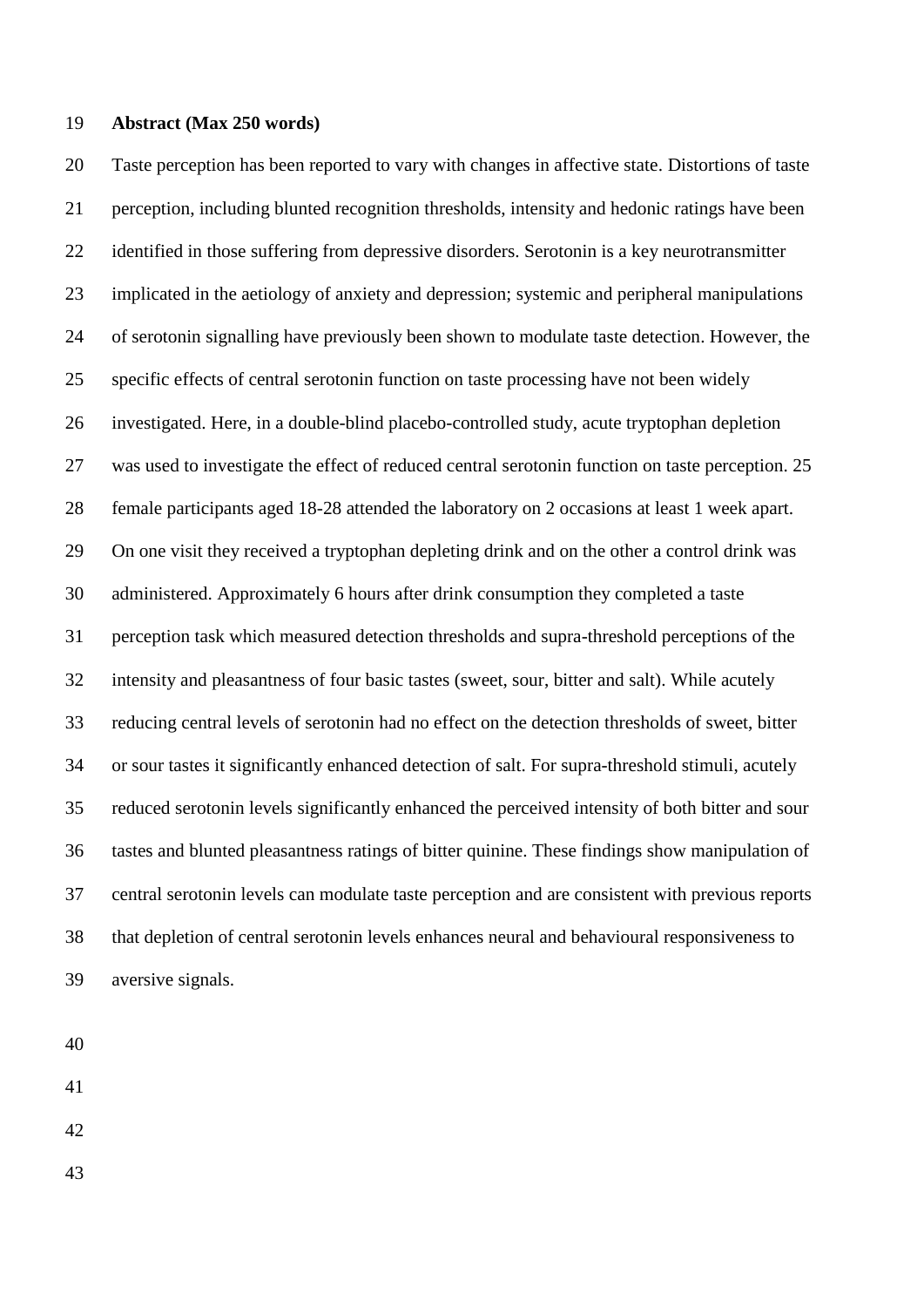- **Keywords (up to 6, avoid terms in the title):** Serotonin (5-HT), Depression, Anxiety,
- Chemosensation, Gustation, Perception
- **Author Contributions:** SS conceived the study, all authors contributed to the design of the
- 47 study, SS & PT conducted the data collection, SS analysed the data, SS & SW wrote the
- manuscript. All authors read and revised the manuscript before submission.
- **Abbreviations:**
-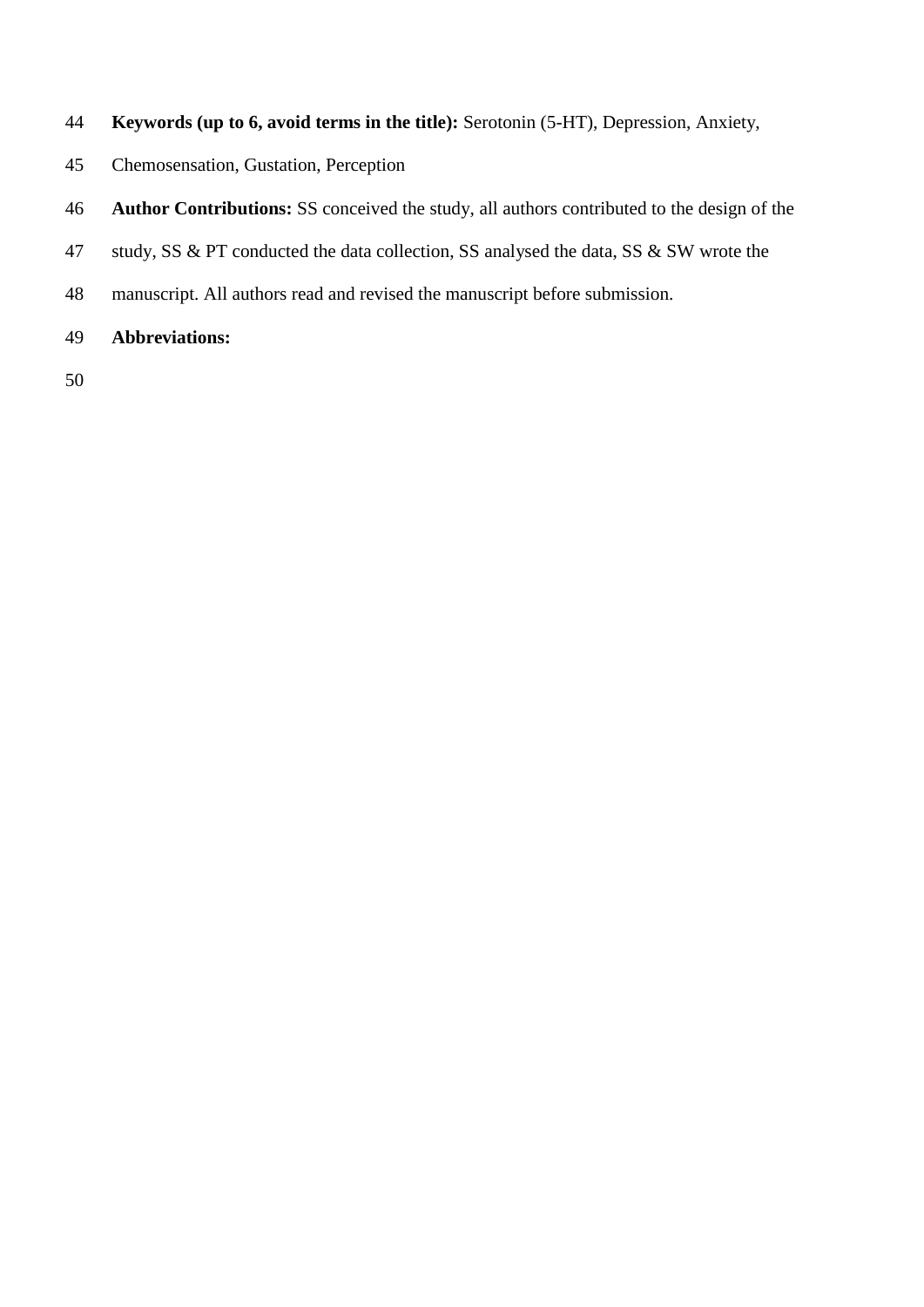## **Introduction**

 The sense of taste serves to guide us towards nutritious foods and away from potentially harmful toxins (Breslin, 2013). Changes in taste perception can have significant consequences for health and well-being, altering food choices, diminishing the pleasure derived from eating and shifting levels of caloric consumption (Deems et al., 1991; Heckmann, Heckmann, Lang, & Hummel, 2003). Taste perception has been widely reported to vary with changes in mood and affective state (Bergdahl & Bergdahl, 2002; Hur, Choi, Zheng, Shen, & Wrobel, 2018). Distortions of taste perception, including blunted recognition thresholds, intensity, and hedonic ratings have been identified in those suffering from depressive disorders (Miller and Naylor 1989; Amsterdam et al. 1987; Steiner, Rosenthal- Zifroni, and Edelstein 1969; Arbisi et al. 1996; Berlin et al. 1998). Generally, these normalise upon recovery (Arbisi et al., 1996; Steiner et al., 1969). In contrast, stress induction, in humans and animals, has been reported to increase sensitivity to bitter, sweet, and sour tastes, as well as heightening motivation for highly palatable sweet foods and aversion to bitter tastes (Dess & Edelheit, 1998; Ileri-Gurel, Pehlivanoglu, & Dogan, 2013; Macht, 2008; Platte, Herbert, Pauli, & Breslin, 2013; Spence, 2017) though see (Al'absi et al. 2012). This suggests long and short-term changes in emotional state have differential effects on taste sensitivity.

 In evolutionary terms, enhanced preference for high calorie foods under negative affective states has been interpreted as a drive for energy, through glucose ingestion, under demanding conditions (Markus 2007; Spence 2017). However, an alternative hypothesis is that high carbohydrate, sugar rich, low protein foods enhance plasma concentrations of the essential amino acid tryptophan, the chemical precursor of serotonin (5-HT). This transient increase in the ratio of tryptophan compared to other large neutral essential amino acids confers an advantage in competition to cross the blood brain barrier, where it is biosynthesised to 5-HT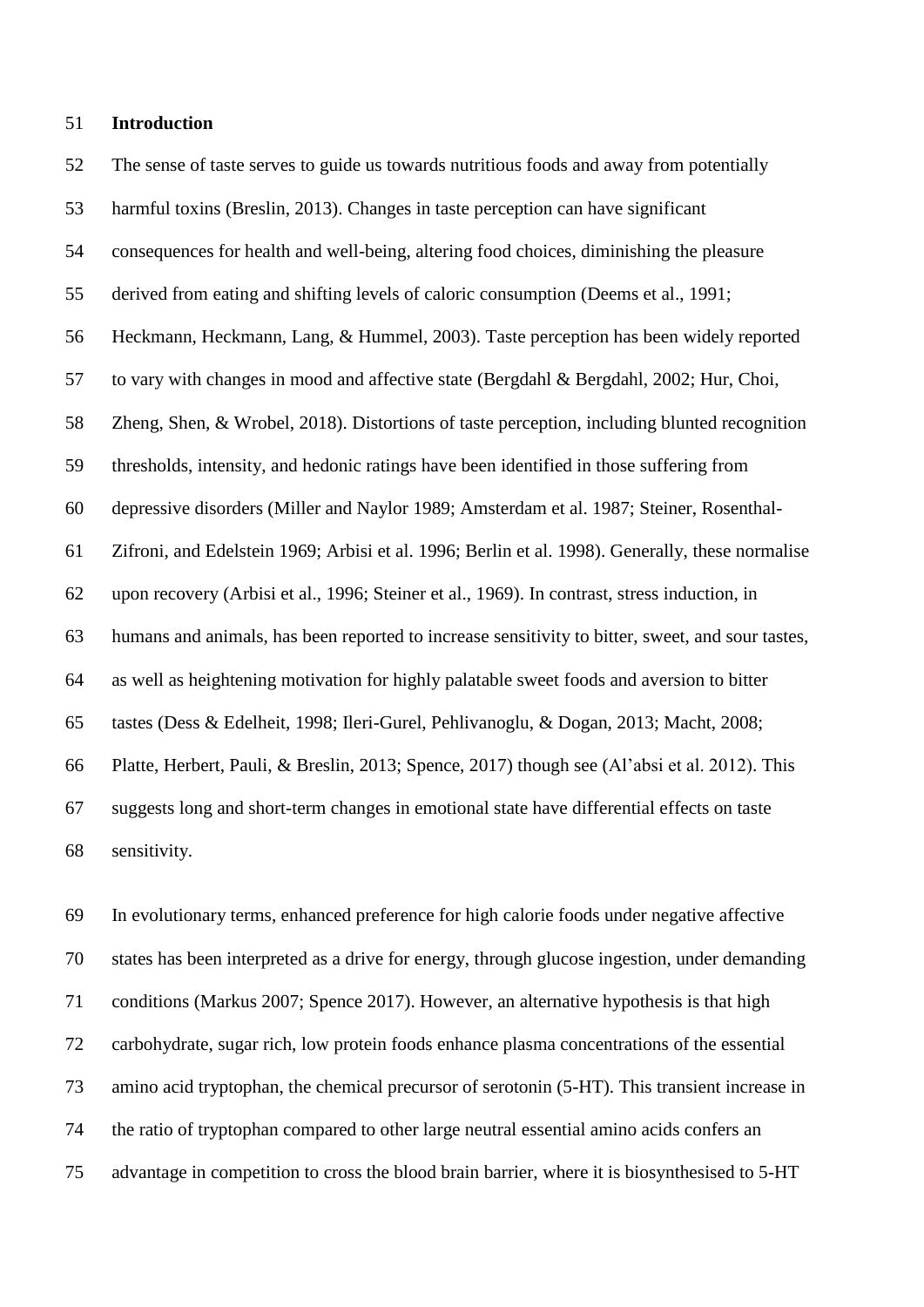(Fernstrom, Larin, and Wurtman 1973; Markus 2007; Wurtman and Wurtman 1996). Given the importance of 5-HT in the regulation of stress and affect, such changes in dietary behaviour can be interpreted as reflecting an instinctive drive to enhance circulating 5-HT (Kikuchi, Tanabe, & Iwahori, 2020; Macht, 2008). In support of this hypothesis, carbohydrate intake has been found to have a positive effect on mood and cognitive performance in subjects under stressful conditions (Markus et al. 1998, 1999; Markus 2008). Both genetic and pharmacology studies implicate reduced serotonin function as a key factor in the pathology of depression & anxiety (Adkins, Daw, Mcclay, & Van Den Oord, 2012; 84 Hamet & Tremblay, 2005; Lesch et al., 1996; Schildkraut, 1995). Furthermore, affective and stress disorders are commonly treated with medications which modulate 5-HT levels. Thus, changes in the function of this neurochemical may underlie reported changes in taste perception and eating behaviour in affective disorders.

 Gustatory behaviour is shaped by sensory signals from peripheral taste organs as well as by the central nervous system. 5-HT has potential to modulate taste perception at all stages of processing, from sensation to action (Cools, Roberts, & Robbins, 2008; Roper, 2013). Peripherally, 5-HT is released from cells in taste buds following gustatory stimulation (Roper, 2013). In isolated mouse taste buds, 5-HT was found to have an inhibitory effect 93 during taste stimulation, with acute administration of an SSRI reducing and a  $5-HT<sub>1A</sub>$  receptor antagonist enhancing taste evoked activity (Huang, Dando, & Roper, 2009). While in rats, 5-HT manipulations did not have significant effects on behavioural responses to peri- threshold tastants (Mathes & Spector, 2011, 2014), in humans both lingual and systemic administration of an SSRI had rapid inhibitory effects on taste recognition thresholds for bitter quinine but not salt (O'Driscoll. et al., 2006). In contrast, 2 hours after systemic SSRI administration, recognition thresholds for both sweet and bitter tastants were found to be enhanced (Heath, Melichar, Nutt, & Donaldson, 2006). The importance of timing to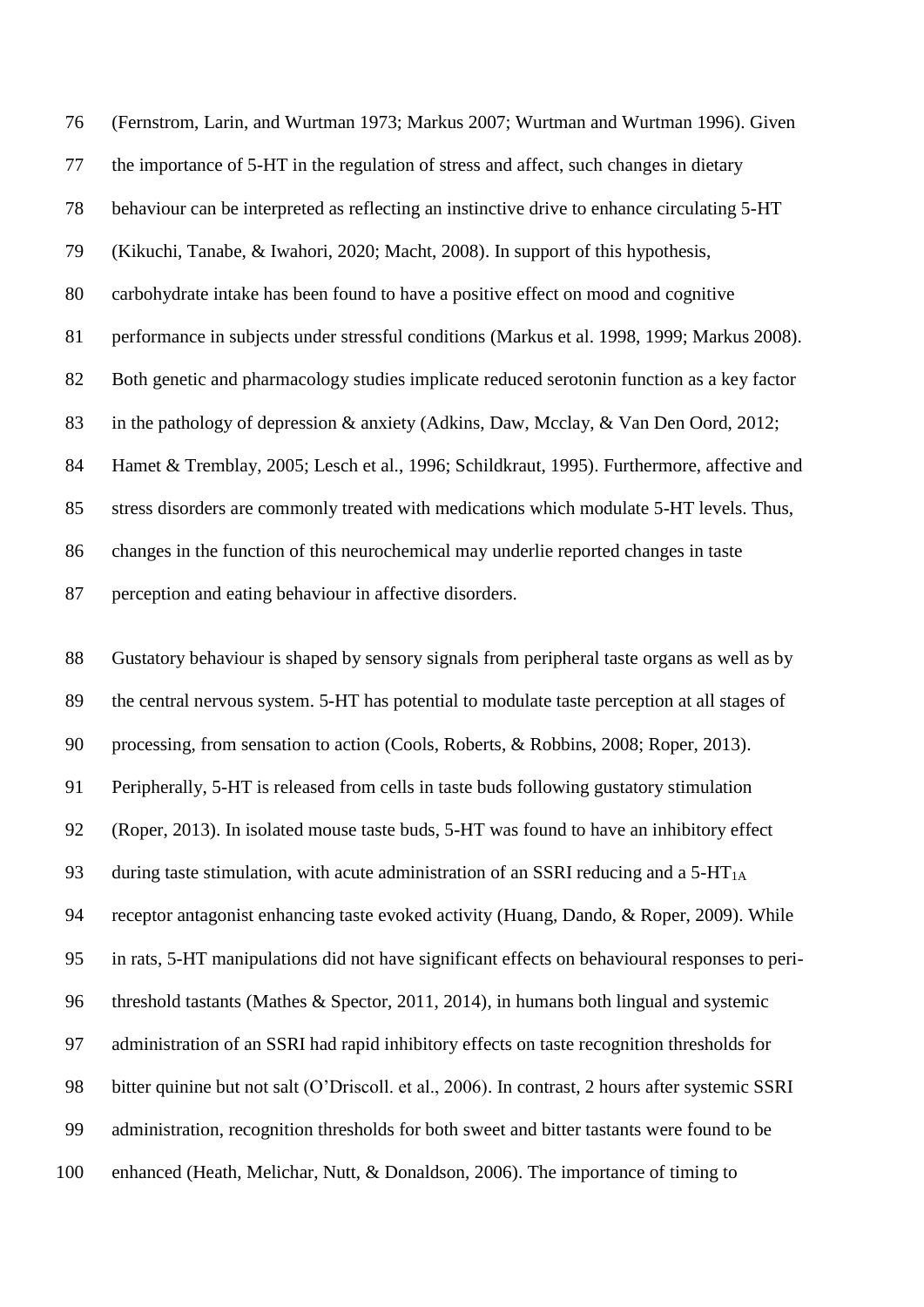peripheral effects of 5-HT on gustation is further confirmed by studies in animals, with short and long term 5-HT stimulation inhibiting and enhancing taste sensitivity respectively (Esakov, Golubtsov, & Soloveva, 1983; Katushi Morimoto & Sato, 1977). Furthermore, in humans, male participants possessing two copies of the long (L) allele of the 5-HT transporter (5-HTTLPR) polymorphism, which is associated with increased expression of the serotonin transporter (SERT) and enhanced 5-HT function, showed enhanced detection thresholds for sucrose compared to others with at least one copy of the short (S)-allele (Andersen et al., 2014). Thus indicating, lifelong differences in 5-HTT gene transcription modulate gustatory processing.

 Centrally, serotonin modulates numerous processes underlying mood and reward evaluation through its action on brain regions involved in emotion and cognition (Cools et al., 2008; Kranz, Kasper, & Lanzenberger, 2010). Low levels of central 5-HT are implicated in the enhanced threat detection associated with stress and anxiety disorders. For example, acute lowering of central 5-HT levels enhanced the amygdala response to threatening visual stimuli (Cools et al. 2005; Van Der Veen et al. 2007; Harmer et al. 2003; Browning et al. 2007) whereas long term SSRI treatment, thought to enhance 5-HT transmission, is associated with decreased neural responses to visual threats (Harmer et al. 2006), as well as to rewarding taste stimuli (McCabe, Mishor, Cowen, & Harmer, 2010). 5-HT is also known to modulate sensory systems according to the current behavioural and motivational context. In general it has an inhibitory effect on evoked activity in primary sensory regions (Hurley, Devilbiss, & Waterhouse, 2004; Jacob & Nienborg, 2018), which manifest behaviourally as decreased responses to sensory simulation (Costa, Kakalios, & Averbeck, 2016; Davis, Astrachan, & Kass, 1980; Dugué et al., 2014). Yet, despite the established effects of affective state and mood on taste perception, direct effects of central 5-HT manipulation on taste processing have not been widely investigated.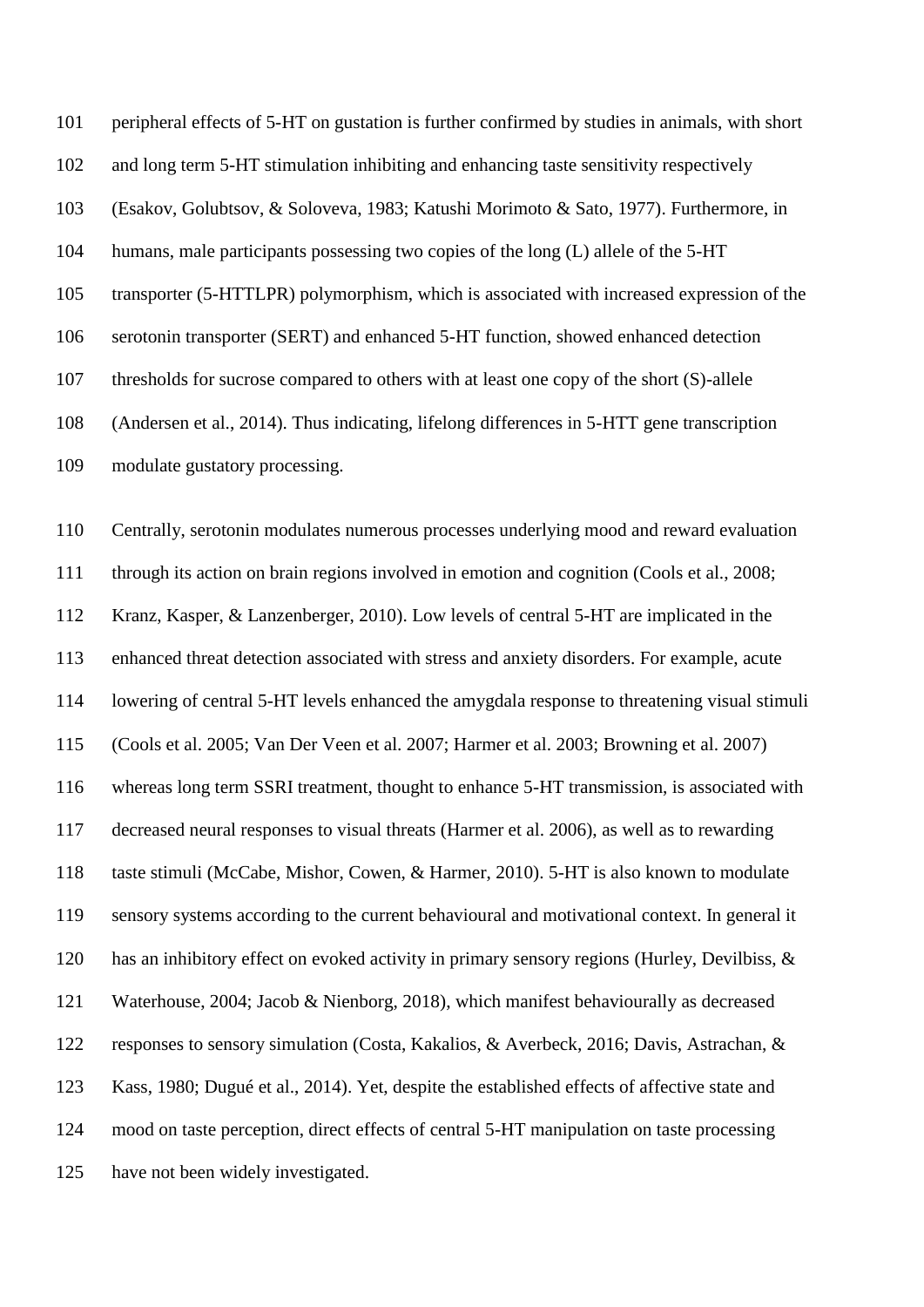Here, using a well-established technique of acute tryptophan depletion (ATD) (Evers, Sambeth, Ramaekers, Riedel, & van der Veen, 2010; Roiser et al., 2008a; Weltzin, Fernstrom, McConaha, & Kaye, 1994), we investigated the effect of transiently lowered central 5-HT levels on detection, perceived intensity, and hedonic ratings of sweet, sour, salt and bitter tastes. While ATD results in substantial declines in central 5-HT synthesis (Bell, Hood, & Nutt, 2005; Hood, Bell, & Nutt, 2005), evidence to date indicates peripheral levels of 5-HT synthesis and metabolism are unaffected by a transient decrease in precursor availability (Geeraerts et al., 2011; Keszthelyi et al., 2012). Furthermore, the primary source of 5-HT within mammalian taste buds does not appear to be *de novo* synthesis from L- tryptophan but rather through absorption and conversion of the intermediate 5-HT precursor 5-hydroxy-L-tryptophan, which is abundant in the plasma and peripheral nerve fibres (Pan et al., 2018). Thus, unlike oral administration of SSRIs, using ATD we can selectively investigate the effects of 5-HT on central taste perception in the absence of changes in peripheral taste signalling. We hypothesise that ATD will have no effect on taste detection thresholds as they should largely reflect peripheral taste function. In contrast, given the established inhibitory effects of 5-HT on affective and sensory processing, we hypothesise ATD will enhance the perceived intensity of our most pleasant (sucrose) and aversive (aversive) tastants, as well as increasing hedonic ratings of sucrose while increasing aversion to bitter quinine. Given the lack of existing data, we make no direct predictions on the effect of ATD on perceptions of salt and sour.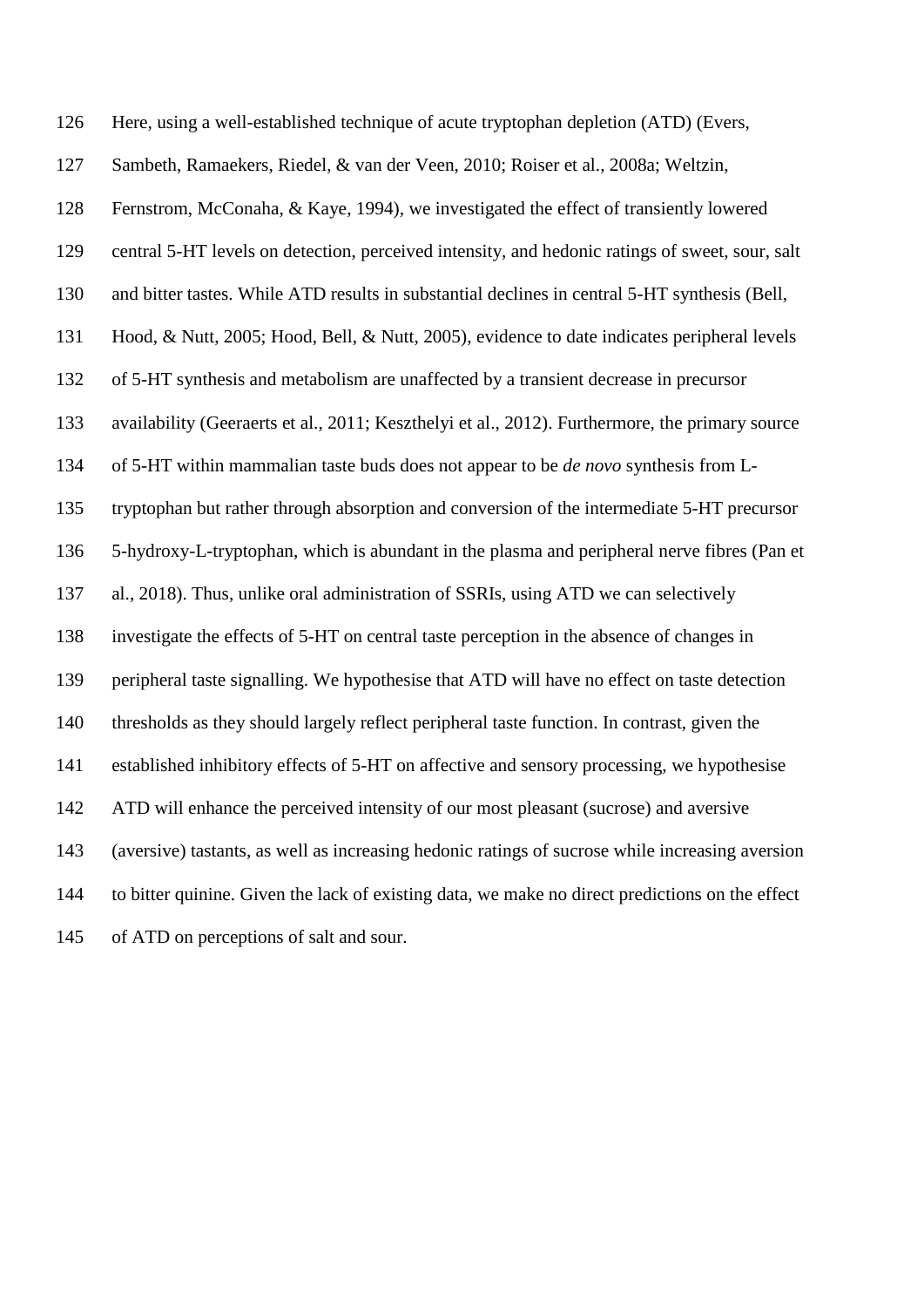## **Materials & Methods**

# **Participants**

Twenty-five healthy female participants aged 18 - 28 (M= 20.92, SD = 0.44) were recruited

via Liverpool John Moores University. Only female participants were included in this study

as they are twice as likely as males to be affected by depression (Hamet & Tremblay, 2005)

and have been reported to be more susceptible to the effects of the Acute Tryptophan

Depletion (ATD) (Bell et al., 2005; Nishizawa et al., 1997).

Participants attended a screening session during which the structured clinical interview to

diagnose DSM-IV-TR Axis I disorders (SCID) (First, Spitzer, Gibbon, & Williams, 2002)

and the Beck depression Inventory (BDI) (Beck, Ward, Mendelson, Mock, & Erbaugh, 1961)

were administered to exclude participants with a history of psychiatric illness. A score of less

than nine on the BDI was required to participate. Additional inclusion criteria were no history

of any neurological disorders, no heart abnormalities or heart conditions and normal or

corrected to normal vision. Participants were excluded if they were using any medication

except non-steroidal asthma inhalers or hormonal contraceptives and if they were pregnant.

They were also excluded if they had used any street drugs, consumed more than 30 units of

alcohol per week, or 6 strong cups of tea/coffee per day in the 4-week period prior to testing.

During screening, participants were provided with details of the low-protein diet they were to

follow the day before each experimental session. They were asked not to eat from midnight

onwards on the day of the experimental session, not to drink alcohol for 24 hours before each

experimental session and not to drink any caffeinated drinks on the morning of each

experimental session.

 Prior to recruitment, the study was approved by the LJMU research ethics committee. The study complied with the Declaration of Helsinki for Medical Research involving Human Subjects.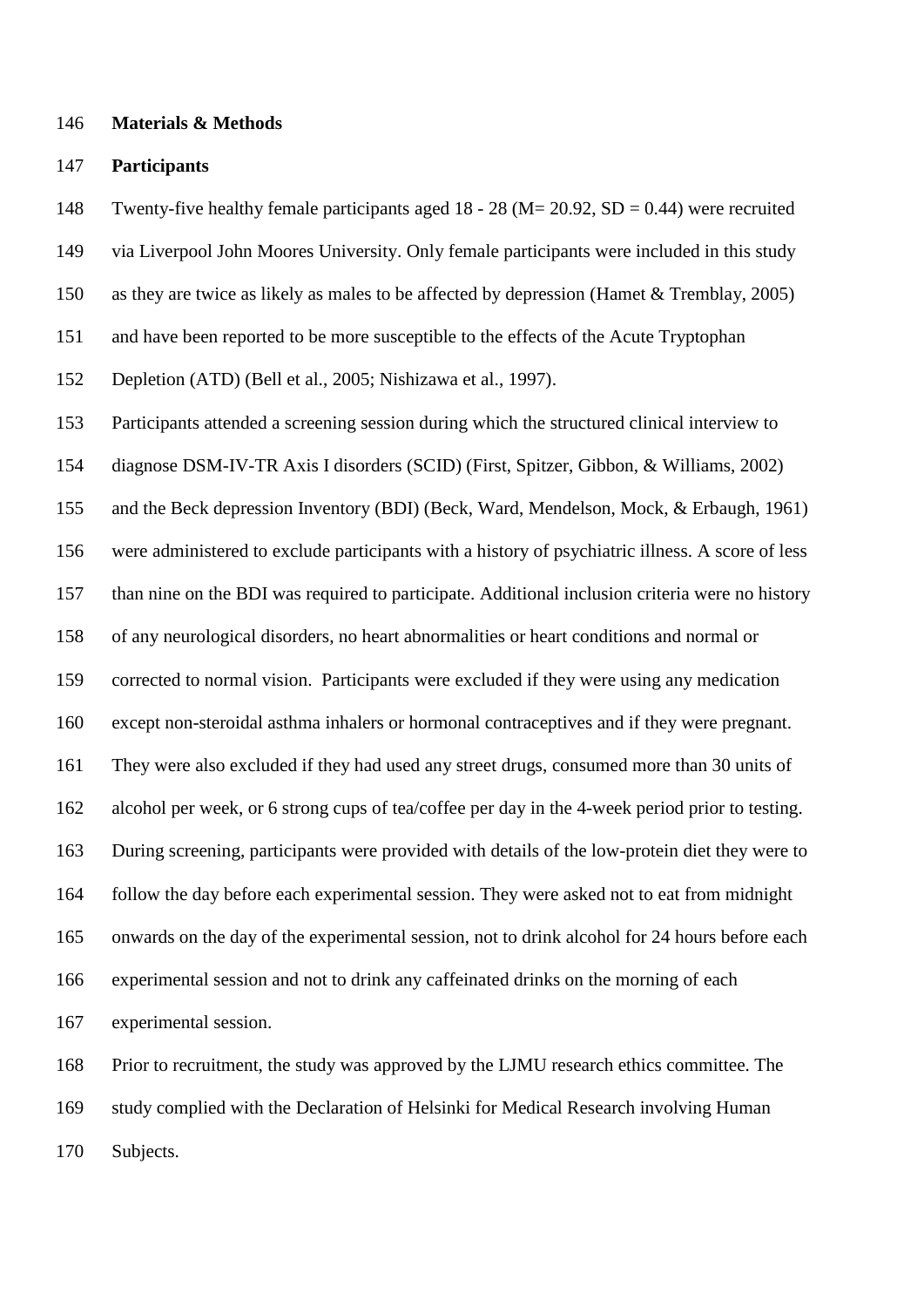## **Tryptophan Manipulation**

 Acute Tryptophan Depletion (ATD) inhibits serotonin synthesis by reducing the availability of the essential amino acid and serotonin precursor, tryptophan. An amino acid load devoid of tryptophan is administered, inducing hepatic protein synthesis which depletes circulating tryptophan. Furthermore, the increase in large neutral amino acids competes with the transport of reduced levels of tryptophan across the blood–brain barrier via the large neutral amino acid transporter (Evers et al., 2010; Hood et al., 2005). The control condition is identical except the amino acid load contains tryptophan. This increases plasma tryptophan, but the ratio of tryptophan to other large neutral amino acids is still reduced, the reduction being significantly greater following ATD (Roiser et al., 2008a; Weltzin et al., 1994). The amino acids were purchased from Nutricia (Liverpool, UK) and Fagron (Rotterdam, Netherlands). The ratios of amino acids used in the drinks were based on that of Young, Smith, Pihl, & Ervin (1985), but were 80% of the original quantities due to the lower average body weight of females than males (Hood et al., 2005). The amounts used are standard for ATD studies (Bilderbeck et al., 2011; Evers, Van Der Veen, Jolles, Deutz, & Schmitt, 2006; Trotter et al., 2016). The control drink contained all the amino acids in the quantities listed in Table 1, while the tryptophan depleting drink did not contain the 1.92g of tryptophan. The amino acids for each drink, totalling 77.02g for the control drink and 75.10g for the tryptophan depleting drink, were weighed out in advance of the experimental session. The drink was made just before consumption on the morning of the testing session. Using a blender, the amino acids were mixed with 150 ml of water and ~45 ml of flavouring (chocolate or strawberry ice cream syrup), which is added to make the drink more palatable. Every participant carried out two experimental sessions on separate laboratory visits separated by at least 1 week. During one session they received the tryptophan depleting drink and during the other session they received the control drink. Drink order delivery was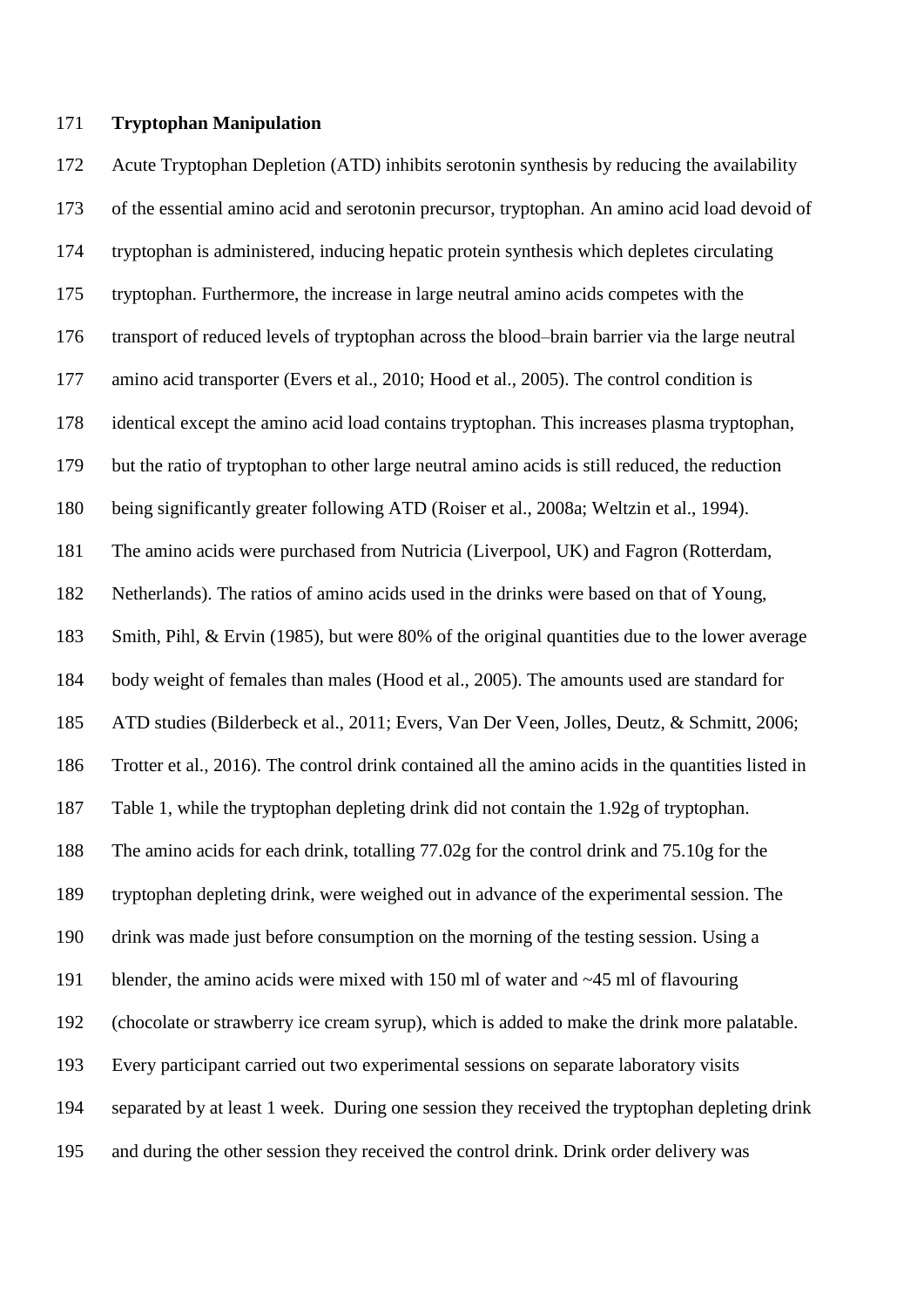randomized and double blinded. This followed the protocol recommended by Hood et al (2005).

**Measures**

## **Taste Rating Task**

 The experimental protocol utilised was an adaptation of Heath *et al*., (2006). Four basic tastants were each presented at a range of concentrations: sweet (0.3mM to 1M sucrose), sour (0.3mM to 1M citric acid), salt (3.16mM to 3.16M sodium chloride) and bitter (0.003mM to 3mM quinine). At the start of each trial, due to the potential for low concentrations of tastants to be misidentified (Pilková, Nováková, & Pokorný, 1991), participants were informed which stimulus they were receiving. On a given trial a single taste solution was applied to the tip of the tongue using a cotton bud for approximately 5 seconds (Prutkin, Fast, Lucchina, & Bartoshuk, 1998). For a given tastant, the first concentration experienced was always midrange and supra-threshold. Thereafter concentrations were presented in a pseudorandom order 3 times each.

 Immediately after presentation of each stimulus participants were asked to respond to three questions presented consecutively on a laptop computer running E-Prime (Psychology Software Tools, Pittsburgh, PA). The first asked if they could perceive a taste and response options were: Y (yes) or N (no). The second asked the participant to rate the intensity of the taste on a labelled magnitude scale (LMS). The LMS was a replica of that developed by Green, Shaffer, & Gilmore (1993) for use specifically in examining oral somatosensation and gustation. The final question asked participants to rate on a visual analogue scale (VAS) the pleasantness of the taste with -50 (very unpleasant) as the left anchor, 0 (neutral) in the centre and +50 (very pleasant) as the right anchor. Where the answer to the question regarding detection was No, the answers to the questions regarding intensity and pleasantness were by default zero.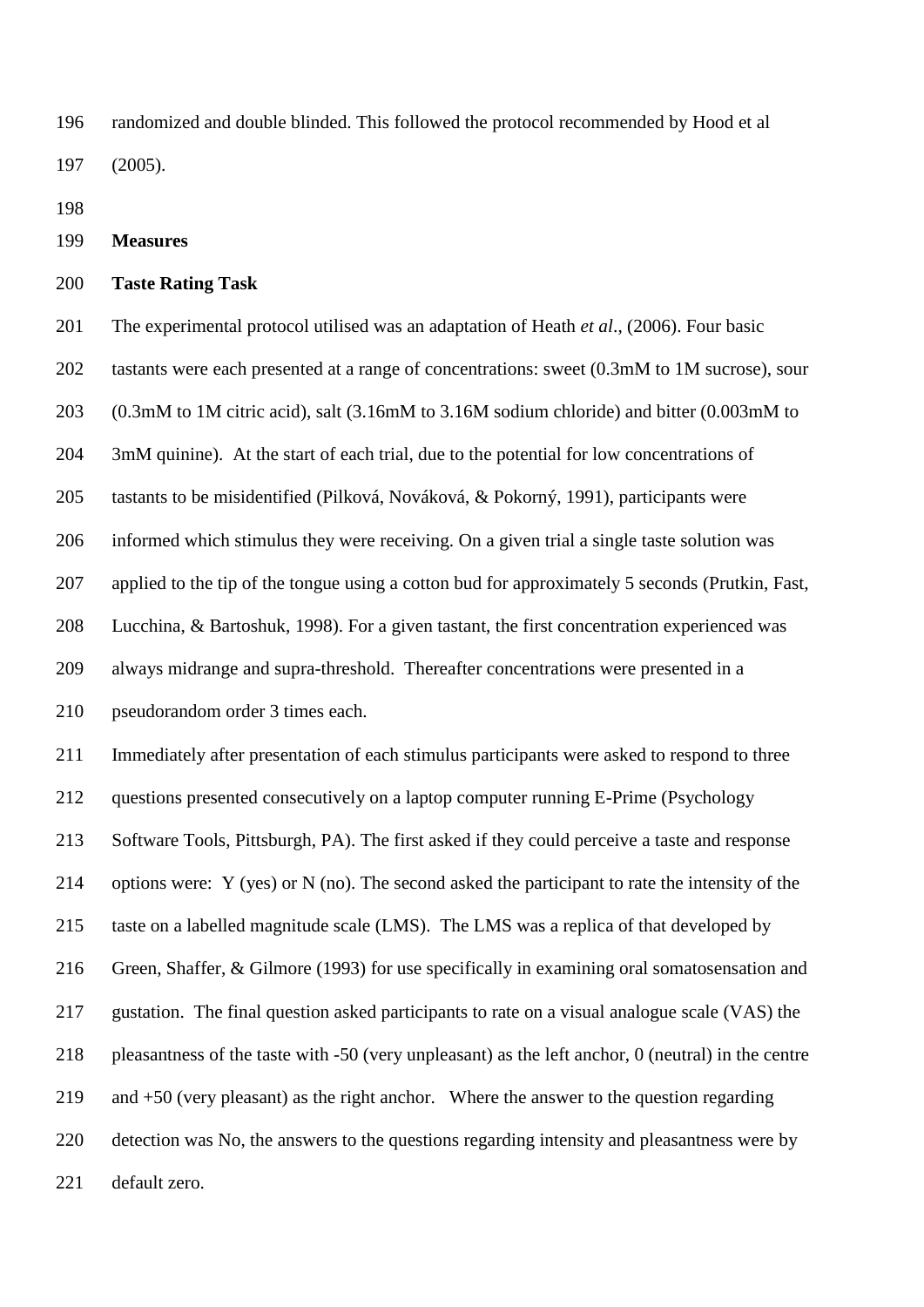Participants were given a cup of water and asked to sip some or swill their mouth between trials. The entire taste testing protocol took between 45 minutes and 1 hour, dependent upon the length of time participants needed to refresh their mouth.

**Procedure**

 Participants entered the laboratory between 8.30am and 9am. They confirmed that they had followed the low protein diet the day before and not eaten since midnight. They then had their blood pressure and blood glucose levels taken. They also completed the Profile of Mood States (POMS) (McNair, Lorr, & Droppelmann, 1971). The first of two blood samples were then taken via venepuncture and the participant was given the amino acid drink to consume. They were instructed that the entire drink must be consumed within 15 minutes. Participants then rested for four hours. During this time their height and weight were measured, and participants completed a series of questionnaires and a short touch perception task (reported elsewhere) three times; immediately post drink, 2 hours after drink and 4 hours post drink. Three hours post drink participants were given a snack consisting of 4 crackers, 8g of jam 236 and a jelly pot, the total protein contents were  $\langle 2g \rangle$ . Approximately four hours after drink consumption, the participant's blood pressure, blood glucose and mood were measured again, and the second blood sample taken. Approximately 4.5 hours after drink consumption participants began the experimental phase of the study. They first completed a somatosensory protocol (reported elsewhere). Then, the taste protocol took place approximately 6 hours after drink consumption. At the end of the testing day, at approximately 5pm, all participants were given a protein-rich meal to replete their endogenous tryptophan levels. Their blood pressure, blood glucose and mood were assessed before they could leave the laboratory. Session 2 took place a minimum of 1 week after session 1. Participants returned to the laboratory, following the low protein diet the day before. The experimental protocol was the same as in session 1, with the exception that the amino acid drink was the one they had not yet consumed.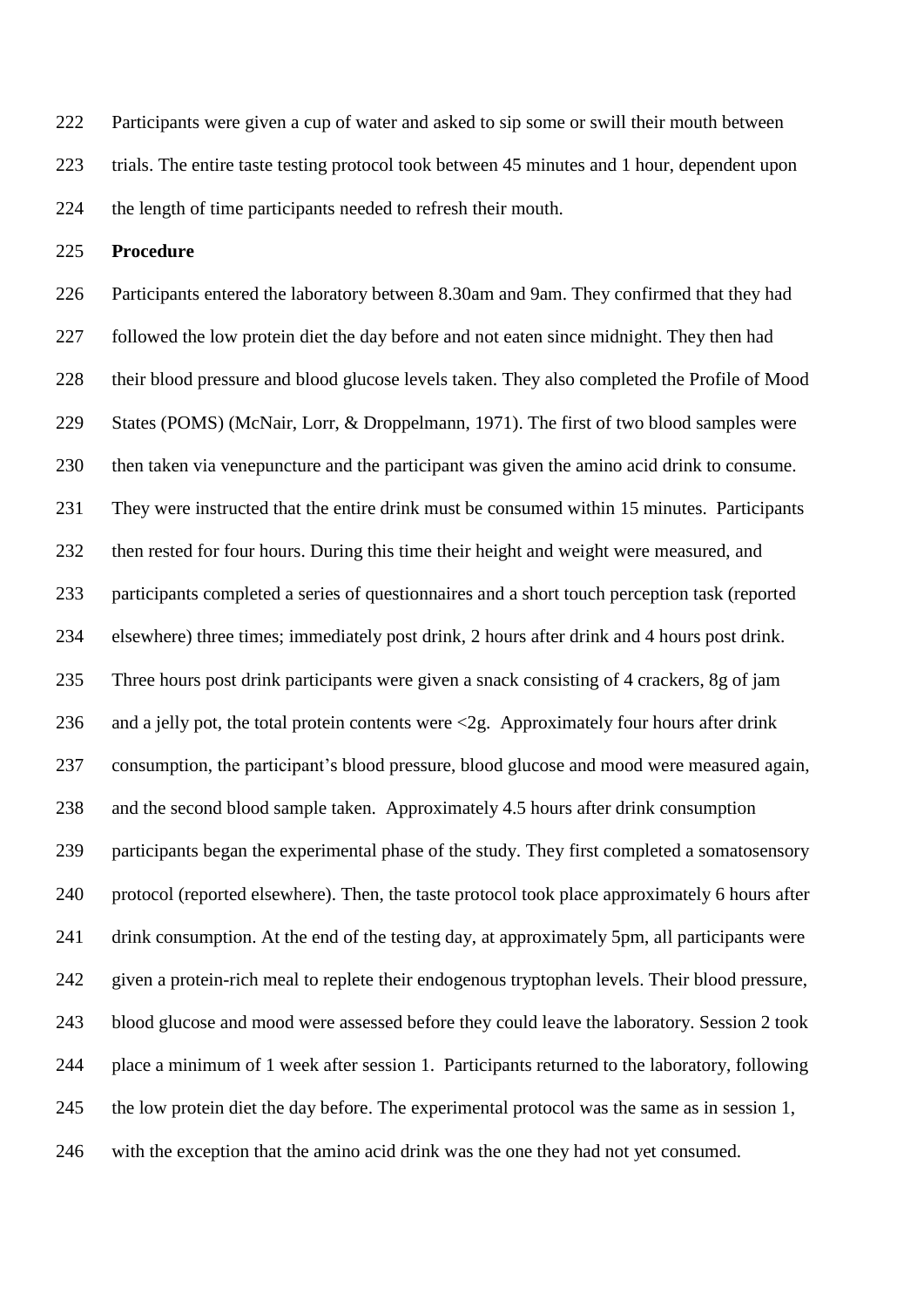# **Data Analysis**

 Data were analysed using SPSS version 25. A repeated-measures ANOVA with 2 factors: Time (pre-drink/post-drink) and Treatment (Control/Tryptophan Depletion) was used to analyse changes in total plasma tryptophan and changes in self-reported mood before and after the amino acid drinks. Taste data was assessed for outliers, and skewness and kurtosis by z scoring and dividing by the SE. This indicated the data were within allowable limits for parametric testing (Field, 2009). Levene's test for homogeneity of variance also indicated that the majority of group variances were equal. Mauchly's tests of sphericity were examined and, where appropriate, Greenhouse Geisser correction was applied. The average percentage of positive detections was plotted against the log concentrations for each tastant. The effects of concentration and ATD treatment on detection were assessed using a repeated measures ANOVA. Taste threshold was assessed as the concentration at which positive detection occurred 50% of the time. Further repeated measures ANOVAs were conducted on above threshold concentrations of each taste to examine the role of treatment and concentration on perceived intensity and pleasantness. Post-hoc tests using pairwise comparisons of the estimated marginal means were run with Sidak correction for multiple comparisons.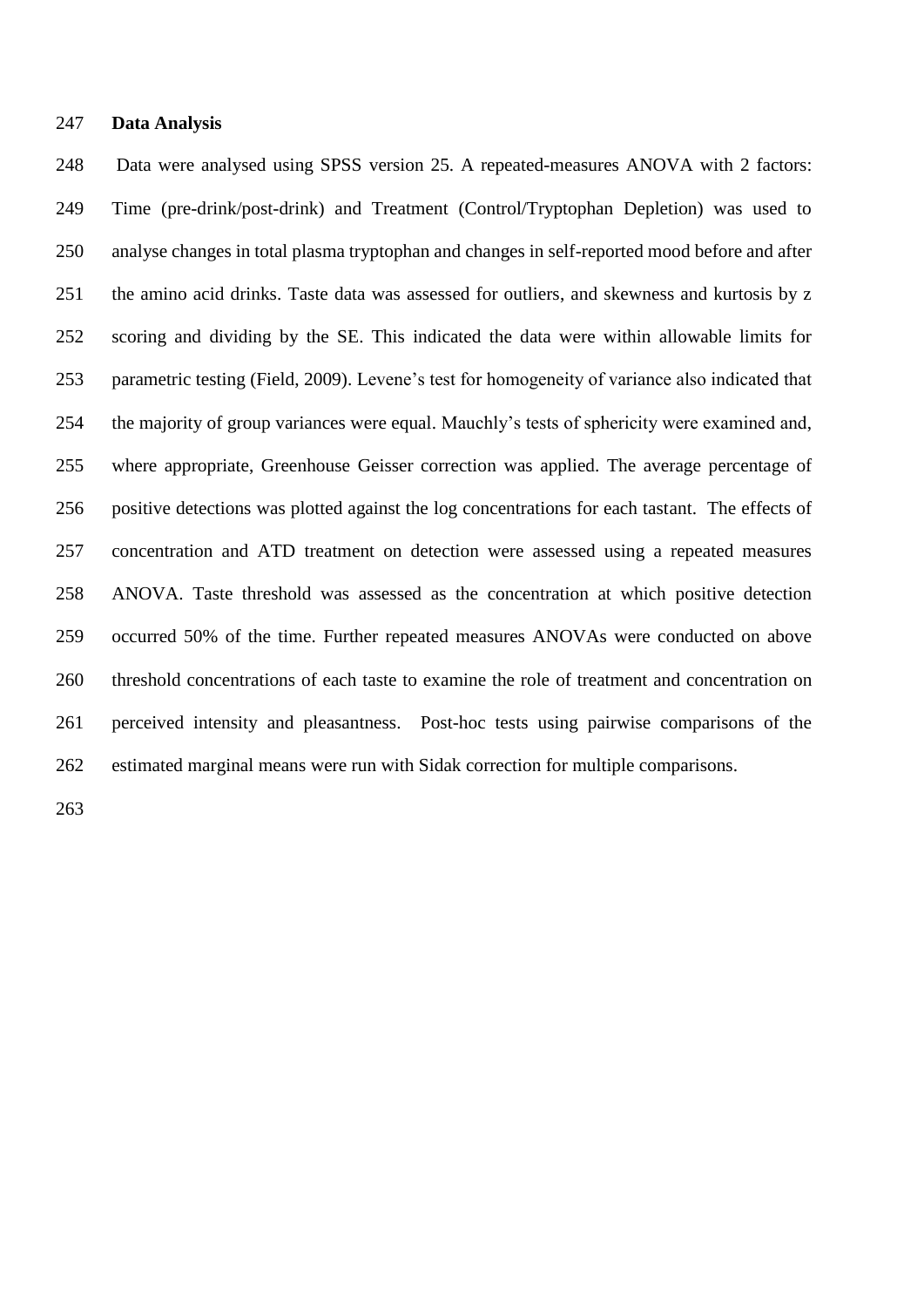**Results**

# **Plasma Tryptophan Analysis**

Four participants were not included in this analysis due to missing data.

There was a significant interaction between Treatment and Time ( $F_{1,20} = 150.64$ ,  $p < 0.001$ ,  $\eta_p^2$ )  $268 = 0.88$ , Power = 1.00). Analysis of simple main effects identified total plasma tryptophan concentrations significantly decreased 4 hours after administration of the Tryptophan 270 Depleting Drink  $(F_{1,20} = 128.721, p < 0.001, \eta_p^2 = 0.87, Power = 1.00)$  and significantly 271 increased following the Control drink ( $F_{1,20} = 64.75$ ,  $p < 0.001$ ,  $\eta_p^2 = 0.76$ , Power = 1.00). Total plasma tryptophan concentrations before amino acid drink consumption were comparable 273  $(F_{1, 20} = 0.297, p = 0.59, \eta_p^2 = 0.02, Power = 0.08)$ , but were significantly greater 4 hours after 274 administration of the Control compared to the Tryptophan Depleting Drink ( $F_{1,20} = 144.34$ , *p* 275  $\lt$  0.001,  $\eta_p^2 = 0.88$ , Power = 1.00). Following the Tryptophan Depleting Drink, plasma 276 tryptophan concentrations decreased (M =  $68.1\%$ , S.E. = 0.60%); while they increased (M = 160.8%, S.E. = 4.89%) following the Control drink (see Table 2). Average total plasma tryptophan concentrations reported for this study before and after consumption of the amino acid drinks were similar to those reported in previously published studies using ATD (eg Trotter et al., 2016).

# **Mood**

 Total scores on the POMS were examined and no significant main effect of Treatment (*F*1, 23 284 = .014,  $p = .91$ ,  $\eta_p^2 = .01$ , Power = .05) and no significant interaction between Treatment and 285 Time  $(F_{1,46} = .195, p = .82, \eta_p^2 = .008, Power = .078)$  was identified. Thus, mood was unaffected by the amino acid consumption.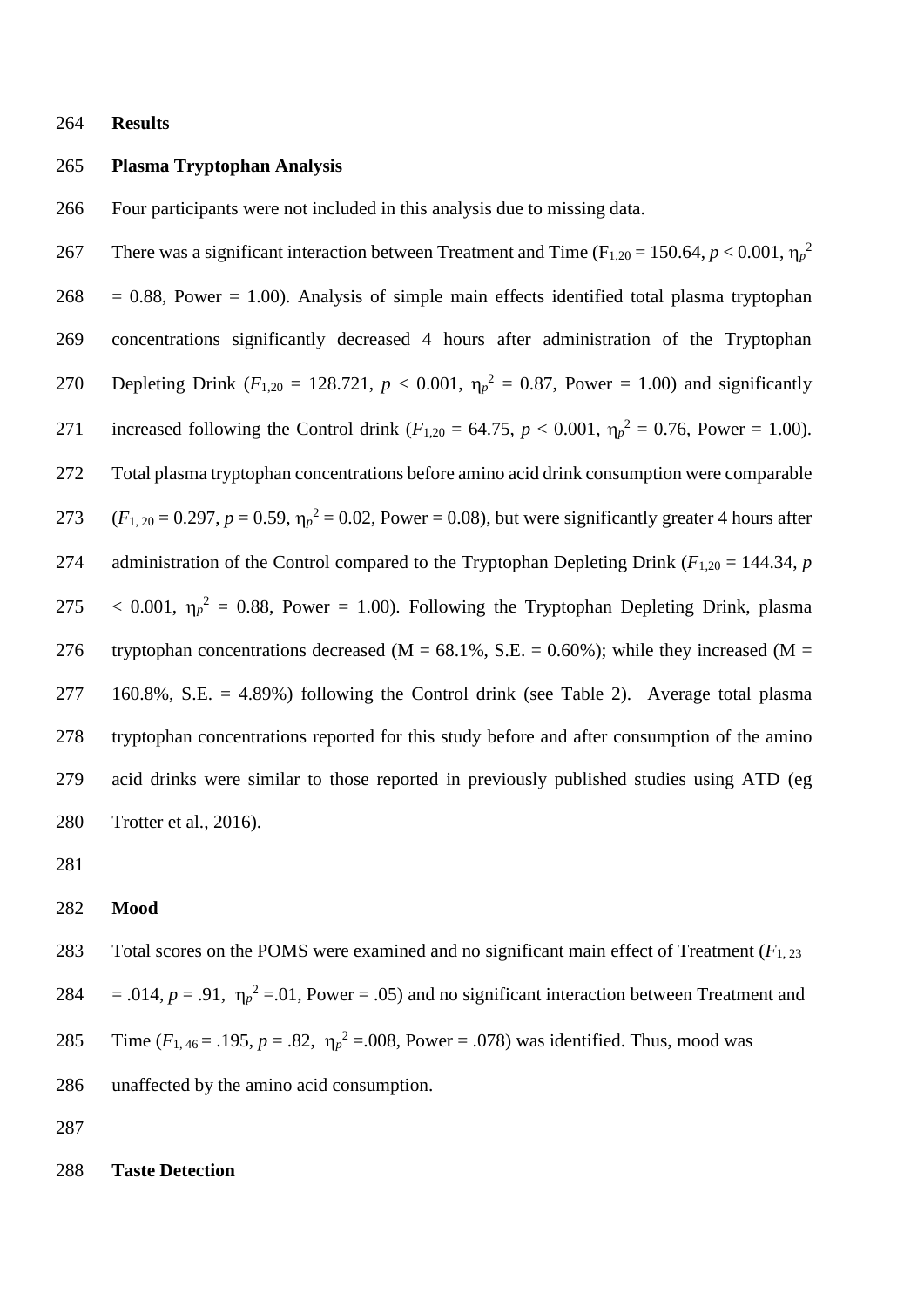Using separate repeated measures ANOVAs for each tastant, a significant main effect of concentration was identified in all four cases. As would be expected, detectability increased significantly as concentration increased (see Figure 1): Sucrose, (Figure 1**A**: *F*2.16, 51.79 = 60.10, *p <*.001, η<sup>p</sup> <sup>2</sup> = .72, Power = 1.00), Citric Acid (Figure 1**B**: *F*2.21, 53.14 = 46.33, *p <*.001, 293  $\eta_p^2 = .66$ , Power = 1.00), Sodium Chloride (Figure 1C:  $F_{1.78, 42.81} = 75.27, p < .001, \eta_p^2 = .76$ , Power = 1.00) and Quinine (Figure 1D:  $F_{2.67, 64.06} = 38.56, p < .001, \eta_p^2 = .62$ , Power = 1.00). 

A significant effect of Treatment on taste Detection was identified for Sodium Chloride (*F*1, 24

297 = 6.83,  $p = .015$ ,  $\eta_p^2 = .22$ , Power = .71), with significantly better detection following

298 Tryptophan Depletion ( $M = 67.40\%$ , S.E = 3.30%) compared to the Control treatment ( $M =$ 

61.90%, S.E. = 4.10%). Treatment had no effect on detection of Sucrose, Citric Acid and

Quinine (*F*s < 1). Post-hoc pairwise comparisons identified that the log -1, threshold

301 concentration of Sodium Chloride was significantly different between Treatments ( $p < .05$ ).

The concentration at which a given tastant was detected at least 50% of time during the

control condition were taken to be the detection threshold, that log level and over were used in

subsequent analysis of intensity and pleasantness ratings.

# **Taste Intensity**

- As would be expected, there was a significant main effect of concentration on perceived
- 308 intensity of all 4 tastants (Sucrose:  $(F_{1.72, 41.33} = 74.28, p < .001, \eta_p^2 = .76, Power = 1.00)$ ,
- Gitric Acid:  $(F_{2.26, 54.25} = 109.21, p < .001, \eta_p^2 = .82, Power = 1.00)$ , Sodium Chloride:  $(F_{1.82, p} = 0.001, F_{1.82, p} = .82)$
- 310  $_{43.58} = 119.66$ ,  $p < .001$ ,  $\eta_p^2 = .83$ , Power = 1.00) and Quinine: ( $F_{1.59, 36.48} = 60.61$ ,  $p < .001$ ,  $\eta_p^2$
- $311 = .73$ , Power = 1.00).
-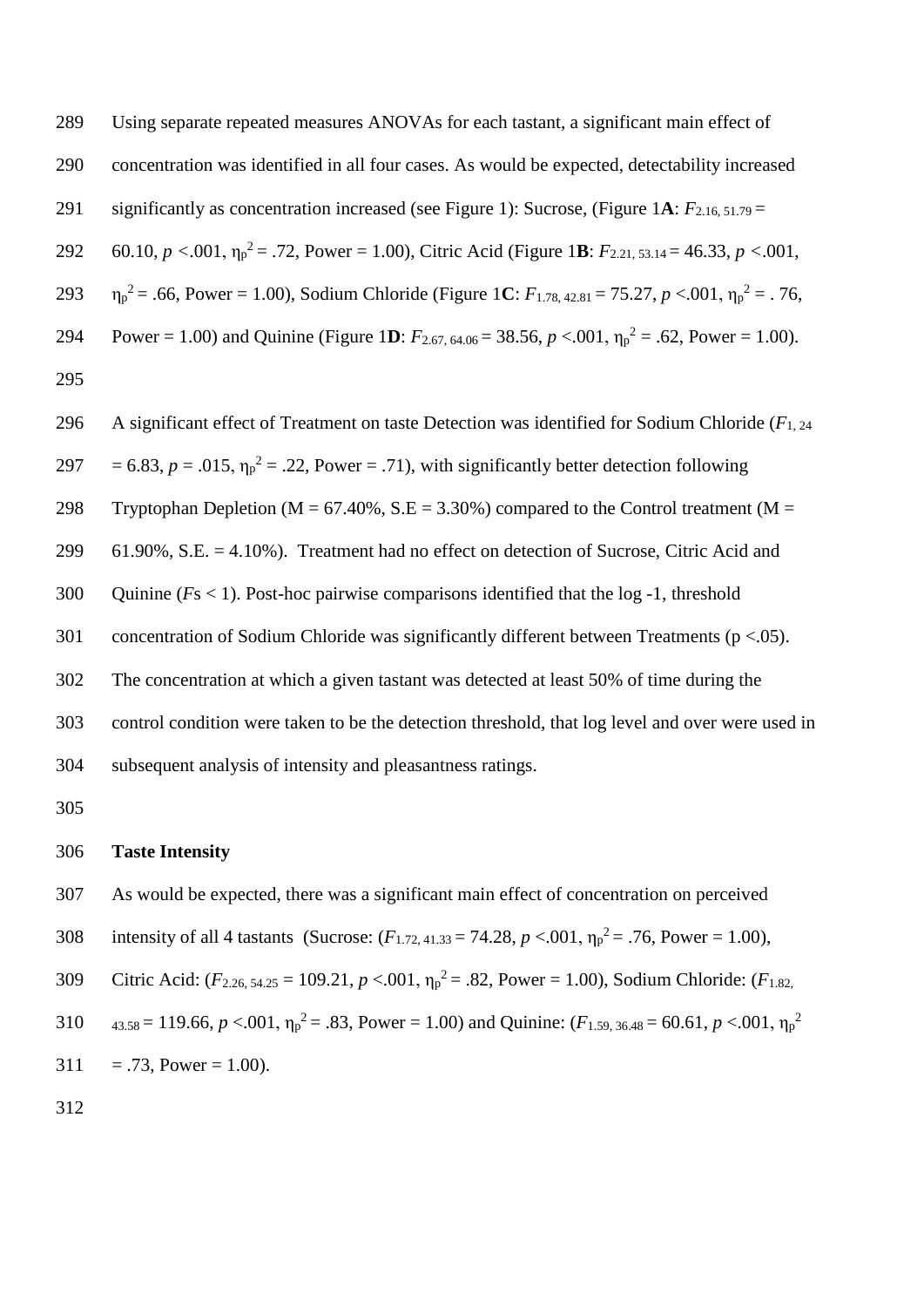A significant main effect of Treatment was identified for the sour tastant, Citric Acid (*F*1, 24 =

314  $5.41, p < .05, \eta_p^2 = .18$ , Power = .61) and the bitter Quinine ( $F_{1, 23} = 9.65, p < .01, \eta_p^2 = .30$ ,

- Power = .85). As can be seen in Figure 2**B** and 2**D,** this reflects the fact intensity ratings were
- higher following Tryptophan Depletion than the Control treatment (Sour: Tryptophan
- Depletion: M = 34.74 S.E. = 2.79, Control: M = 29.83, S.E = 2.42; Bitter: Tryptophan
- 318 Depletion:  $M = 35.55 S.E. = 3.39$ , Control:  $M = 27.17$ ,  $S.E = 3.18$ ). There was no effect of
- treatment on intensity ratings of either of the other two tastants (*p*s > .05).
- 

# **Taste Pleasantness**

- As can be seen from Figure 3, there was a significant main effect of concentration on mean
- 323 pleasantness ratings for each of the 4 tastes, sweet  $(F_{1.35, 32.39} = 30.28, p < .001, \eta_p^2 = .56,$

Power = 1.00), sour  $(F_{1,41,33.76} = 4.77, p < .05, \eta_p^2 = .17,$  Power = .66), salt  $(F_{1,48,35.42} = 3.49, p$ 

325 = .055,  $\eta_p^2 = 0.13$ , Power = .53) and bitter  $(F_{1,31,30,10} = 55.42, p < 0.001, \eta_p^2 = 0.71$ , Power = 1.00).

While, for sucrose, pleasantness ratings increased with increasing concentration, perceived

pleasantness decreased with increased concentrations of the other three tastants.

There was a significant effect of Treatment on pleasantness ratings of the bitter quinine (*F*1, 23

 $329 = 11.75$ ,  $p < 0.01$ ,  $\eta_p^2 = .34$ , Power = .91) but no effect of Treatment on hedonic ratings of any

of the other three tastants (*p*s > .05). As can be seen in Figure 3**D**, bitter quinine was rated as

- 331 significantly less pleasant following Tryptophan Depletion ( $M = -1485$ , S.E. = 1.67)
- 332 compared to the Control treatment  $(M = -10.59, S.E. = 1.30)$ .

#### **Discussion**

Our data show that perceptions of pure tastants can be altered by acute manipulation of

central serotonin levels. Detection thresholds primarily reflect peripheral sensory function

and here, consistent with our hypothesis, transient lowering of central 5-HT levels had no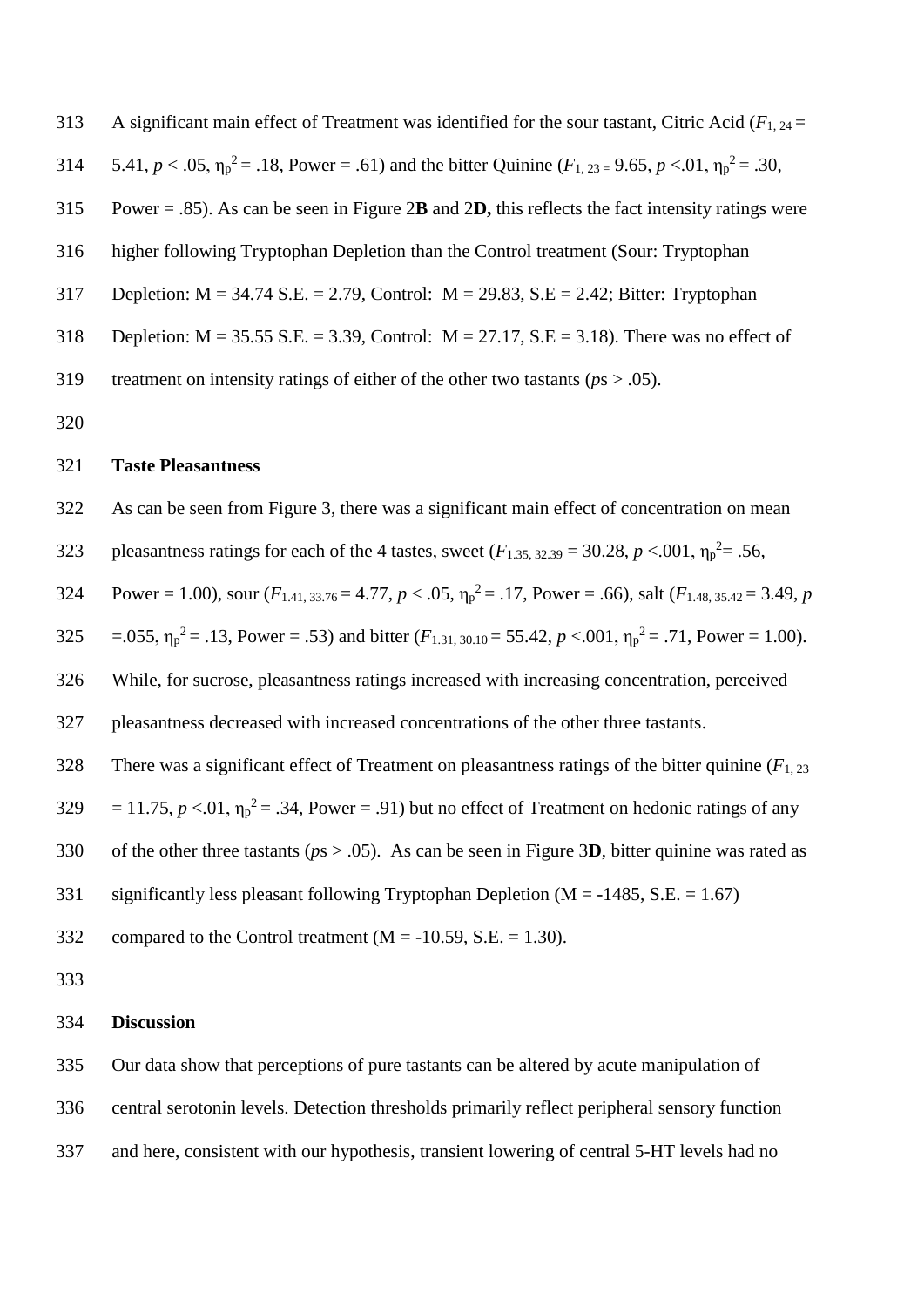impact on the detection of sweet, sour or bitter tastes. However, contrary to expectation, we did see a significant effect of treatment on detection of salt, reflecting the fact that in the control condition at the threshold concentration, a taste was reported to be detected 70% of the time, whereas in the ATD condition this rose to 87% detection. Converging evidence to date supports the fact ATD exerts its effects via depletion of central 5-HT levels (Crockett et al., 2012) due to the competitive uptake of large neutral amino acids across the blood brain barrier (Hood et al., 2005). Though peripheral effects have received little direct attention, previous studies indicate ATD manipulations do not affect the synthesis and metabolism of 5- HT within enterochromaffin cells of the intestinal mucosa (Geeraerts et al., 2011; Keszthelyi et al., 2012) which synthesise and secrete around 90% of peripheral 5-HT (Martin et al., 2017). Additionally, in contrast to its relatively short half-life in the brain, in the blood and epithelial cells the half-life of 5-HT is least 3 days (Kema, De Vries, & Muskiet, 2000; Szeitz & Bandiera, 2018; Welford et al., 2016). Thus, it seems unlikely an acute decrease in precursor availability will have significantly affected 5-HT signalling in taste bud cells. Furthermore, the present finding is inconsistent with previous reports that systemic changes in 5-HT level following acute SSRI administration alter detection of bitter and sweet but not salt or sour (Heath et al., 2006). Thus, it seems probable that this finding reflects a centrally mediated positive response bias following ATD treatment (Linker, Moore, & Galanter, 1964; Potts, Bennett, Kennedy, & Vaccarino, 1997), though that cannot be determined definitively with the present protocol design. Salt detection thresholds have previously been reported to be enhanced following exposure to acute stress, though in that study sweet detection thresholds were also enhanced (Ileri-Gurel et al., 2013). However, consistent with previous studies (Roiser et al., 2008; Trotter et al., 2016), here we found no change in mood following ATD and if a response bias does underpin this finding, it is not clear why it was only apparent to the salt taste and not any of the other three tastants.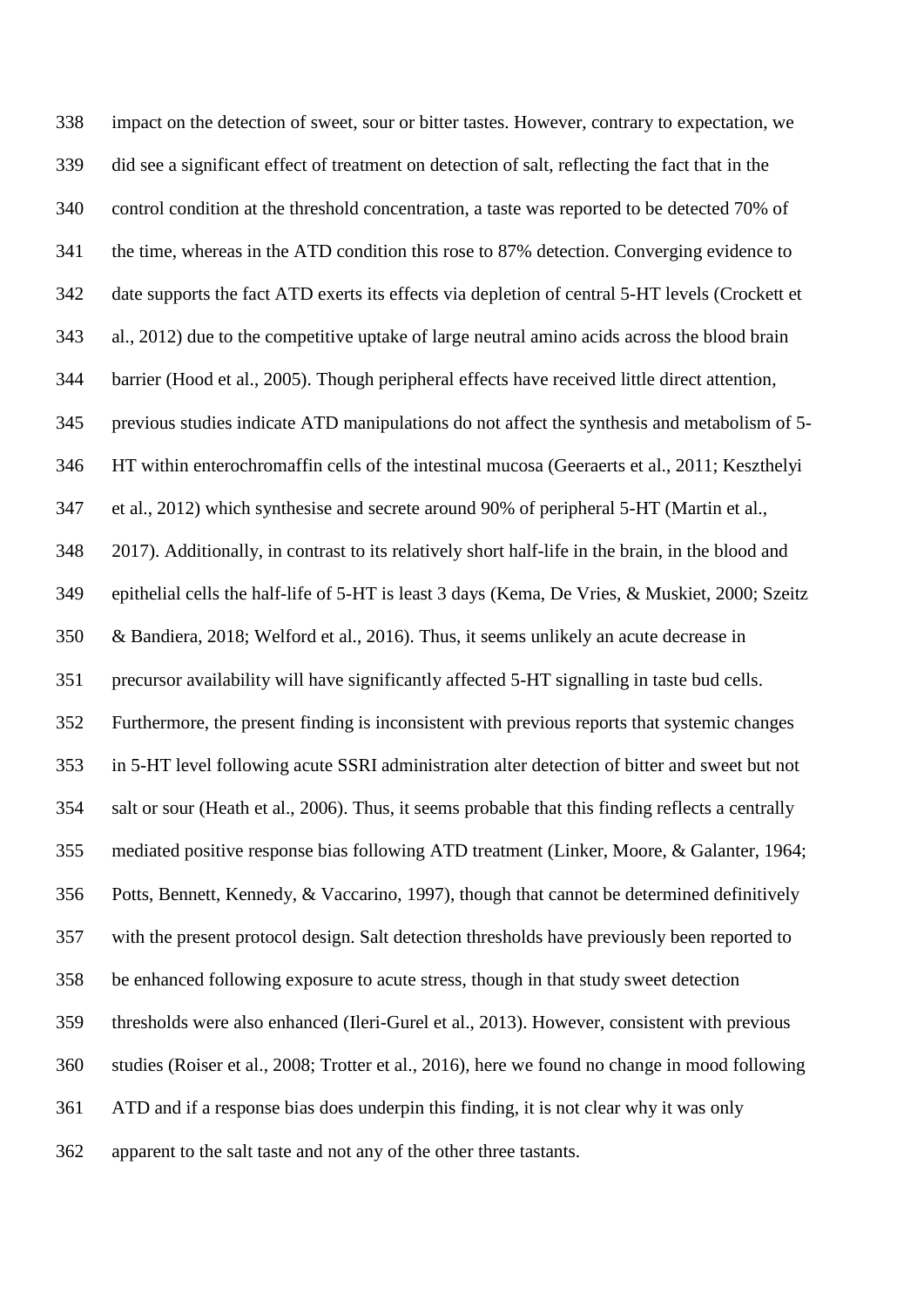Considering supra-threshold rating of intensity and pleasantness, consistent with our hypothesis, reduced central 5-HT function led to enhanced perception of the intensity and unpleasantness of the bitter tastant, quinine. In evolutionary terms, bitter tastes signal potential toxins so enhanced sensitivity to such stimuli likely reflect an attentional bias to threat induced by centrally lowered 5-HT (Breslin, 2013; Browning et al., 2007; Fox, Zougkou, Ridgewell, & Garner, 2011). Given 5-HT generally has an inhibitory effect in sensory systems, this enhanced response may reflect increased neural responsiveness in gustatory cortex (Hurley et al., 2004; Jacob & Nienborg, 2018). However, the finding is also consistent with previous neuroimaging studies which have reported acute lowering of central 5-HT levels enhanced the amygdala response to threatening visual stimuli (Cools et al. 2005; Van Der Veen et al. 2007; Harmer et al. 2003; Browning et al. 2007). Thus, future neuroimaging studies are required to determine the neural basis of the observed effect. ATD also enhanced perceived intensity, but not unpleasantness, in ratings of the sour tastant, citric acid. Sour acid tastes are typically experienced in combination with sweet tastes, for example within fruits rich in vitamin C. A sour taste in the absence of sweetness is suggestive of unripe fruit (Breslin, 2013). So increased intensity ratings following ATD depletion may well also reflect a negative attentional bias (Browning et al., 2007; Fox et al., 2011). Even at the strongest concentration used, the sour taste was only rated as mildly unpleasant and this may explain the lack of effect of ATD on hedonic ratings. In contrast to the enhanced sensitivity to salt detection induced by ATD, there was no impact of central serotonin depletion on ratings of either the intensity or hedonics of supra-threshold

concentrations of sodium chloride.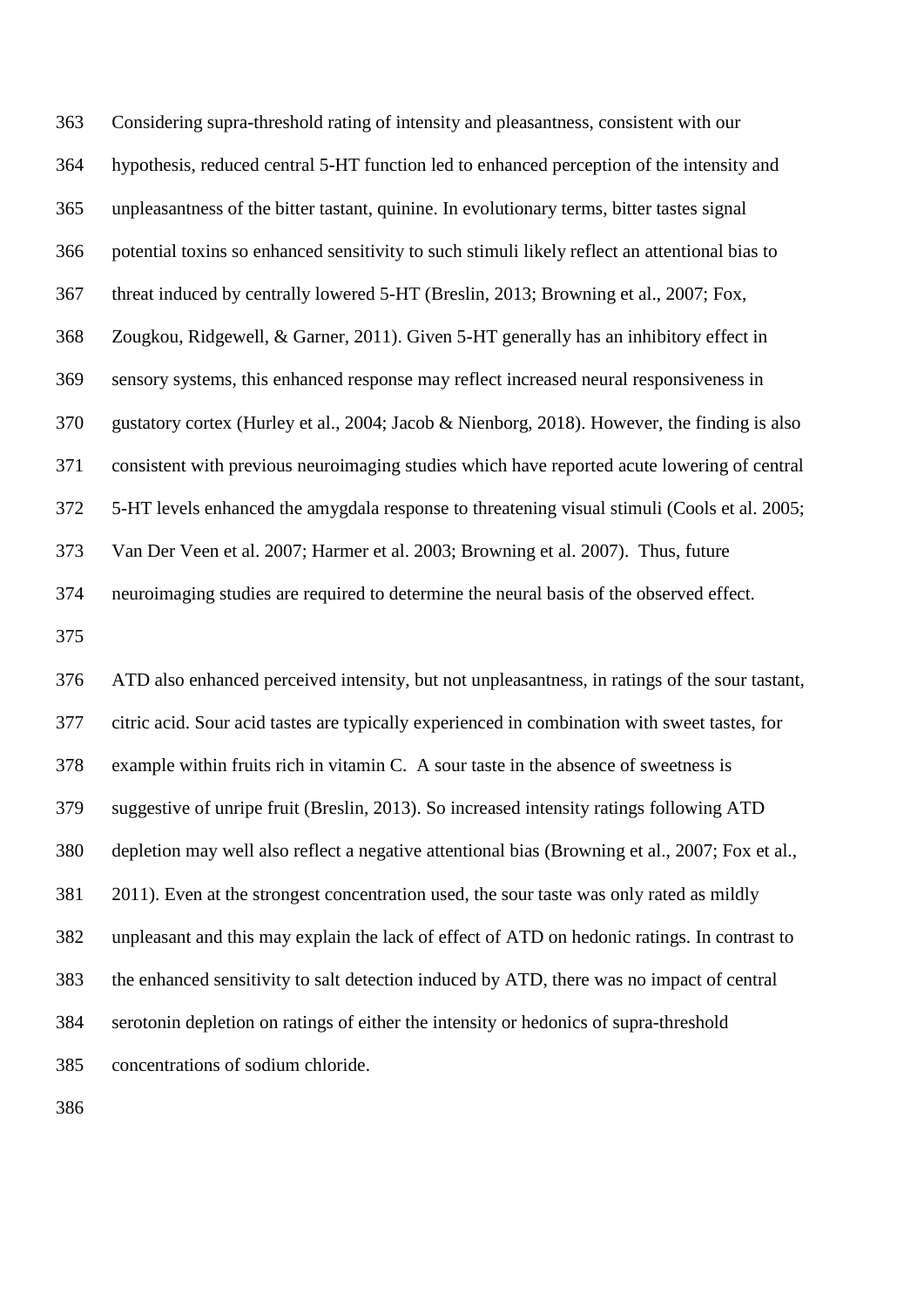Contrary to our hypothesis, the ATD manipulation did not affect ratings of either the intensity or pleasantness of sucrose. This is inconsistent with previous findings that 5-HT deficiency, including following ATD, significantly increases the intake of sweet foods (Pagoto et al., 2009; Wagner, Ahlstrom, Redden, Vickers, & Mann, 2014). Nor is it consistent with previous reports that enhanced 5-HT function decreased neural responses to rewarding sweet flavours (McCabe et al., 2010). These differences may reflect the use of pure tastants in the present study versus the more ecologically relevant flavours participants have been exposed to in previous studies. Although humans show innate responses to sweet and bitter tastes, it is multimodal flavour percepts which people learn to use to evaluate food (Breslin, 2013; Spence, 2017).

 These differential findings may also reflect the varying methodologies used. Low levels of central serotonin have previously been reported to enhance the incentive salience of rewards, including highly palatable foods, driving consumption (Pagoto et al., 2009; Roiser et al., 2006). However, models of incentive motivation distinguish between wanting, that is motivation to obtain a food stuff, and liking, the sensory experience of consuming it (Berridge, Robinson, & Aldridge, 2009). Here our hedonic ratings of pleasantness, given immediately after administration of the taste, probe this latter sensory component. The lack of effect of serotonin liking is consistent with previous reports in rats that acute systemic administration of the SSRI paroxetine had no effect on hedonic responses to sucrose during a brief access test but did induce state dependent modulation of appetitive approach behaviour (Mathes & Spector, 2011). Finally, though differences in 5-HT function have previously been reported to impact neural and behavioural responses to both positive and negative affective stimuli (Browning et al., 2007; Fox et al., 2000, 2011), motivation to avoid bad outcomes is stronger than the drive to pursue good ones (Baumeister, Bratslavsky, Finkenauer, & Vohs,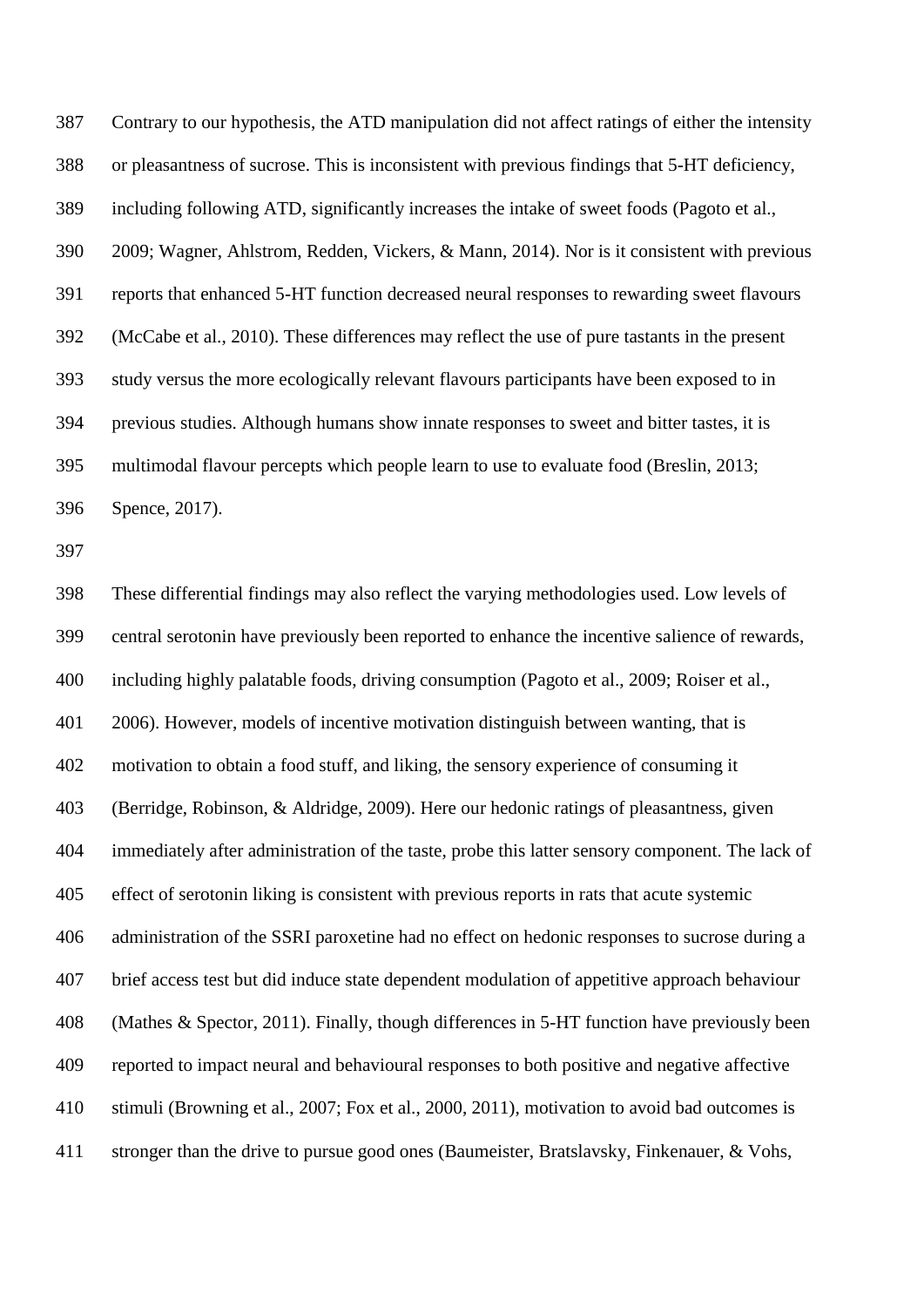2001) and negative material has a stronger draw on attention (Fox et al., 2000). This

 difference can further explain why we saw enhanced perceptions of unpleasant bitter and sour tastes without any corresponding enhancement in the perceived intensity or pleasantness of

sucrose.

 Given the established role of 5-HT function in the aetiology of mood disorders, changes in taste perception and eating behaviour frequently reported in these conditions have been linked to changes in the functioning of this neurotransmitter system (Macht, 2008; Mantantzis, Schlaghecken, Sünram-Lea, & Maylor, 2019; Markus, 2008). Furthermore, dietary changes associated with depression, specifically enhanced intake of sugar rich 'comfort' foods, have been interpreted as a drive to enhance mood, since carbohydrate intake in the absence of other macronutrients has been shown to enhance both plasma tryptophan levels and central 5-HT (Fernstrom et al., 1973; Markus, 2007; Wurtman & Wurtman, 1996). While a recent meta-analysis found no evidence of mood enhancement in healthy participants following carbohydrate consumption, the authors acknowledge effects may only be observed in specific clinical groups or following acute stress manipulations (Mantantzis et al., 2019). Though the literature is mixed, affective disorders are generally associated with blunted sensitivity to both pleasant and unpleasant tastes (Amsterdam et al., 1987; Arbisi et al., 1996; Berlin et al., 1998; Miller & Naylor G J, 1989; Steiner et al., 1969). The enhanced taste

sensitivity following ATD depletion reported here is more consistent with previous reports of

the effects of acute stress induction on perception of and responses to a variety of tastes (Dess

& Edelheit, 1998; Ileri-Gurel et al., 2013; Macht, 2008; Platte et al., 2013). However, in the

present study participants had no history of psychiatric illness and consistent with previous

studies, the ATD manipulation itself had no effect on mood (Evers et al., 2006; Roiser et al.,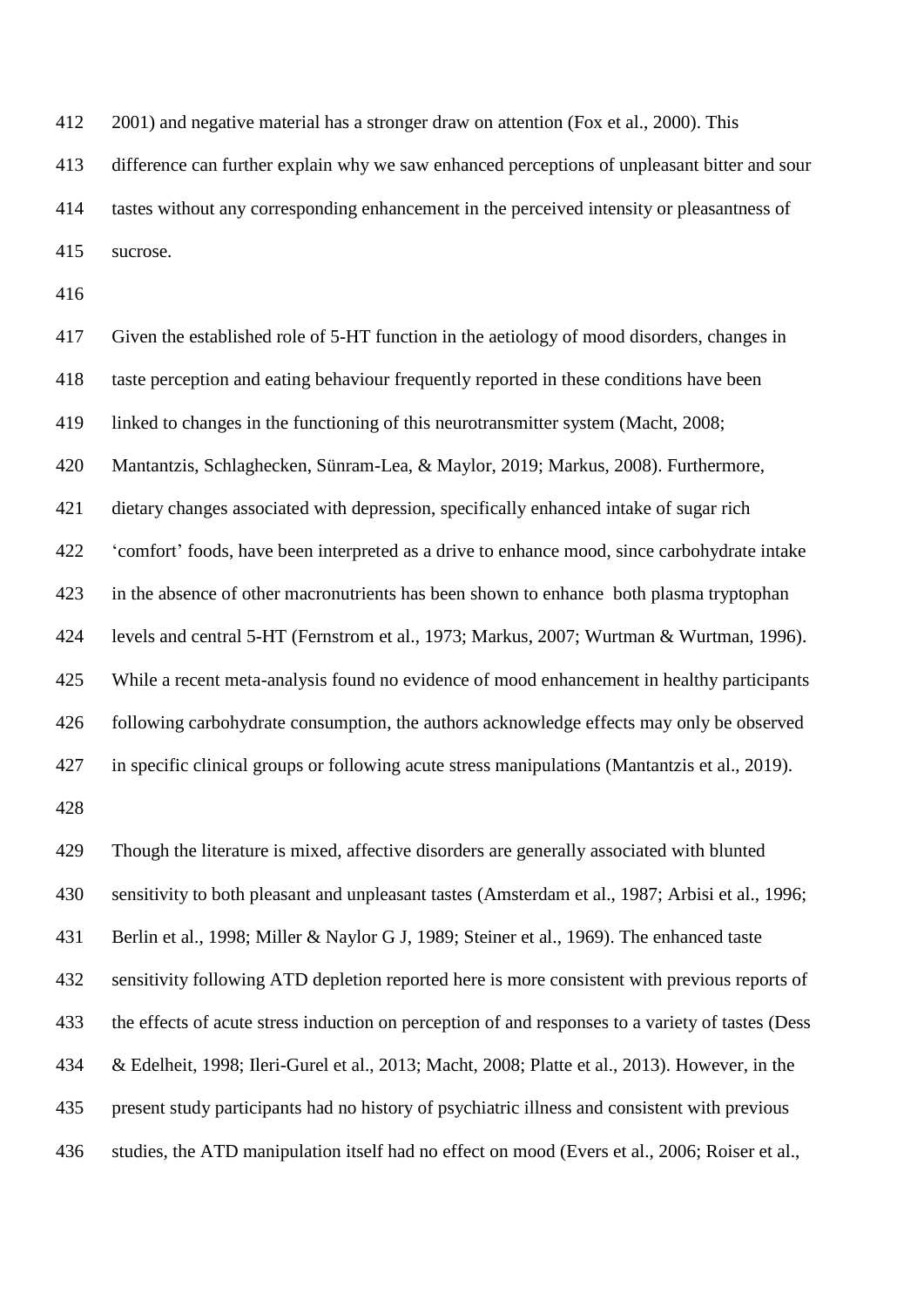2008; Trotter et al., 2016). Thus, the present findings cannot be interpreted as reflecting serotonin induced changes in affective state. Noradrenaline is another monoamine which plays a central role in modulating autonomic nervous system responses to stress (Chrousos, 440 2009) and has long been known to modulate peripheral taste perception (Heath et al., 2006; Katsushi Morimoto & Sato, 1982), as well a central responses to sensory stimuli (Jacob & Nienborg, 2018), thus further work is needed to fully determine the neurochemical basis of previously reported affective state induced changes in taste processing and eating behaviour. 

 In conclusion, our findings show that manipulations of central serotonin levels modulate perception of hedonically aversive bitter and sour tastes. The present study has added to existing knowledge by showing that central, as well as peripheral changes in 5-HT signalling impact taste perception. However, further work is needed to determine whether this reflects changes in the modulation of sensory and / or affective brain regions. Furthermore, how these findings relate to changes in dietary habits frequently reported in individuals suffering from affective and anxiety disorders remains to be determined.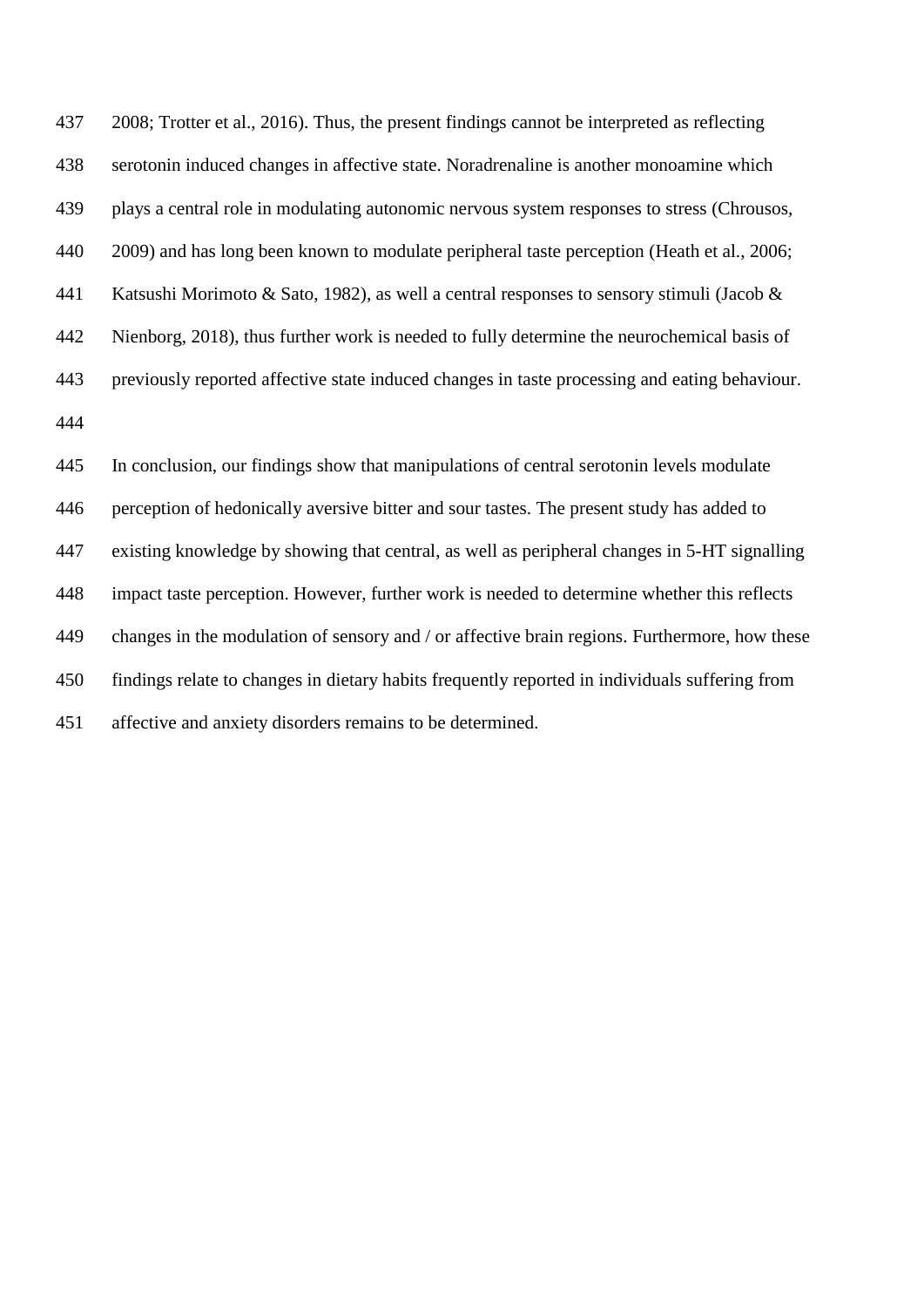| 452 | Conflict of interests: SS's PhD studentship was part funded by GlaxoSmithKline (G.S.K).      |
|-----|----------------------------------------------------------------------------------------------|
| 453 | G.S.K had no role in the design, analysis or decision to publish this study.                 |
| 454 |                                                                                              |
| 455 | <b>Funding:</b> This work was funded by Leverhulme Trust Project Grant (RPG-2013-058)        |
| 456 | awarded to FM & SW, which employed PT, and a BBSRC/GSK industrial CASE studentship           |
| 457 | awarded to SS.                                                                               |
| 458 |                                                                                              |
| 459 | <b>Acknowledgements:</b> The authors thank Dr Noreen O'Sullivan for her assistance with data |
| 460 | collection for this study.                                                                   |
| 461 |                                                                                              |
| 462 |                                                                                              |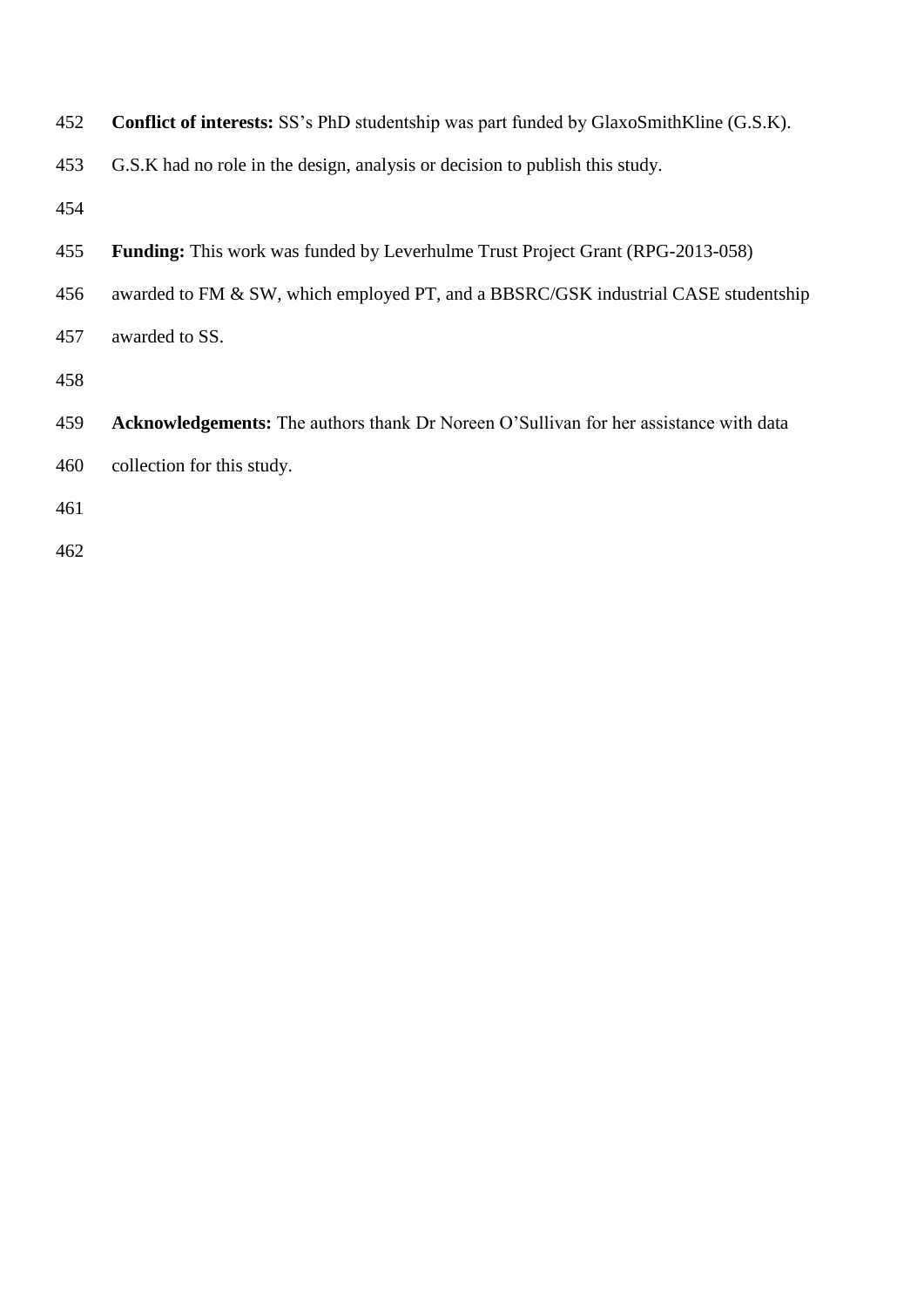## **References**

- Adkins, D. E., Daw, J. K., Mcclay, J. L., & Van Den Oord, E. J. C. G. (2012). The influence
- of five monoamine genes on trajectories of depressive symptoms across adolescence and
- young adulthood. *Development and Psychopathology*, *24*(1), 267–285.
- https://doi.org/10.1017/S0954579411000824
- Al'absi, M., Nakajima, M., Hooker, S., Wittmers, L., & Cragin, T. (2012). Exposure to acute
- stress is associated with attenuated sweet taste. *Psychophysiology*, *49*(1), 96–103.
- https://doi.org/10.1111/j.1469-8986.2011.01289.x
- Amsterdam, J. D., Settle, R. G., Doty, R. L., Abelman, E., & Winokur, A. (1987). Taste and
- smell perception in depression. *Biological Psychiatry*, *22*(12), 1481–1485.
- https://doi.org/10.1016/0006-3223(87)90108-9
- Andersen, S. B., Holst, K. K., McMahon, B., Madsen, M. K., Møller, P., Hageman, I., &
- Knudsen, G. M. (2014). Sweet taste sensitivity is influenced by 5-HTTLPR genotype
- and affected in seasonal affective disorder. *Psychiatry Research*, *220*(1–2), 727–729.
- https://doi.org/10.1016/j.psychres.2014.07.045
- Andy Field. (2009). Discovering Statistics using SPSS Statistics. *SAGE Publications*, *66*,
- 822. Retrieved from http://www.amazon.com/Discovering-Statistics-using-IBM-
- SPSS/dp/1446249182
- Arbisi, P. A., Levine, A. S., Nerenberg, J., & Wolf, J. (1996). Seasonal alteration in taste
- detection and recognition threshold in seasonal affective disorder: The proximate source
- of carbohydrate craving. *Psychiatry Research*, *59*(3), 171–182.
- https://doi.org/10.1016/0165-1781(95)02816-1
- Asin, K. E., Davis, J. D., & Bednarz, L. (1992). Differential effects of serotonergic and
- catecholaminergic drugs on ingestive behavior. *Psychopharmacology*, *109*(4), 415–421.
- https://doi.org/10.1007/BF02247717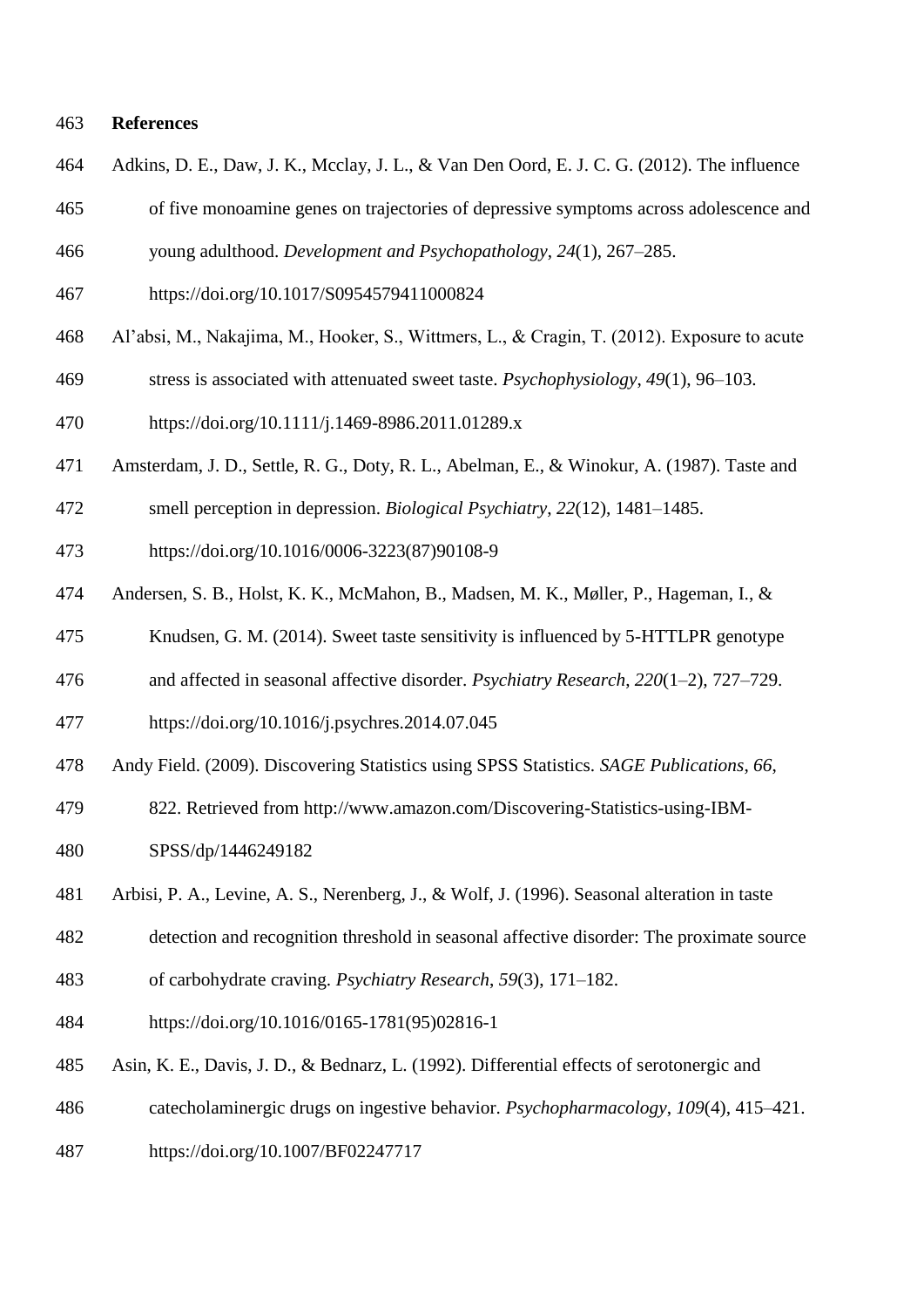- Baumeister, R. F., Bratslavsky, E., Finkenauer, C., & Vohs, K. D. (2001). Bad Is Stronger
- Than Good. *Review of General Psychology*, *5*(4), 323–370.
- https://doi.org/10.1037/1089-2680.5.4.323
- Beck, A. T., Ward, C. H., Mendelson, M., Mock, J., & Erbaugh, J. (1961). An Inventory for
- Measuring Depression. *Archives of General Psychiatry*, *4*(6), 561–571.
- https://doi.org/10.1001/archpsyc.1961.01710120031004
- Bell, C. J., Hood, S. D., & Nutt, D. J. (2005). Acute tryptophan depletion. Part II: Clinical
- effects and implications. *Australian and New Zealand Journal of Psychiatry*.
- https://doi.org/10.1111/j.1440-1614.2005.01628.x
- Bergdahl, M., & Bergdahl, J. (2002). Perceived taste disturbance in adults: Prevalence and
- association with oral and psychological factors and medication. *Clinical Oral*
- *Investigations*, *6*(3), 145–149. https://doi.org/10.1007/s00784-002-0169-0
- Berlin, I., Givry-Steiner, L., Lecrubier, Y., & Puech, A. J. (1998). Measures of anhedonia and
- hedonic responses to sucrose in depressive and schizophrenic patients in comparison
- with healthy subjects. *European Psychiatry*, *13*(6), 303–309.
- https://doi.org/10.1016/S0924-9338(98)80048-5
- Berridge, K. C., Robinson, T. E., & Aldridge, J. W. (2009, February). Dissecting components
- of reward: 'liking', 'wanting', and learning. *Current Opinion in Pharmacology*. Curr
- Opin Pharmacol. https://doi.org/10.1016/j.coph.2008.12.014
- Bilderbeck, A. C., McCabe, C., Wakeley, J., McGlone, F., Harris, T., Cowen, P. J., & Rogers,
- R. D. (2011). Serotonergic activity influences the cognitive appraisal of close intimate
- relationships in healthy adults. *Biological Psychiatry*, *69*(8), 720–725.
- https://doi.org/10.1016/j.biopsych.2010.12.038
- Breslin, P. A. S. (2013). An evolutionary perspective on food and human taste. *Current*
- *Biology*, *23*(9), R409–R418. https://doi.org/10.1016/j.cub.2013.04.010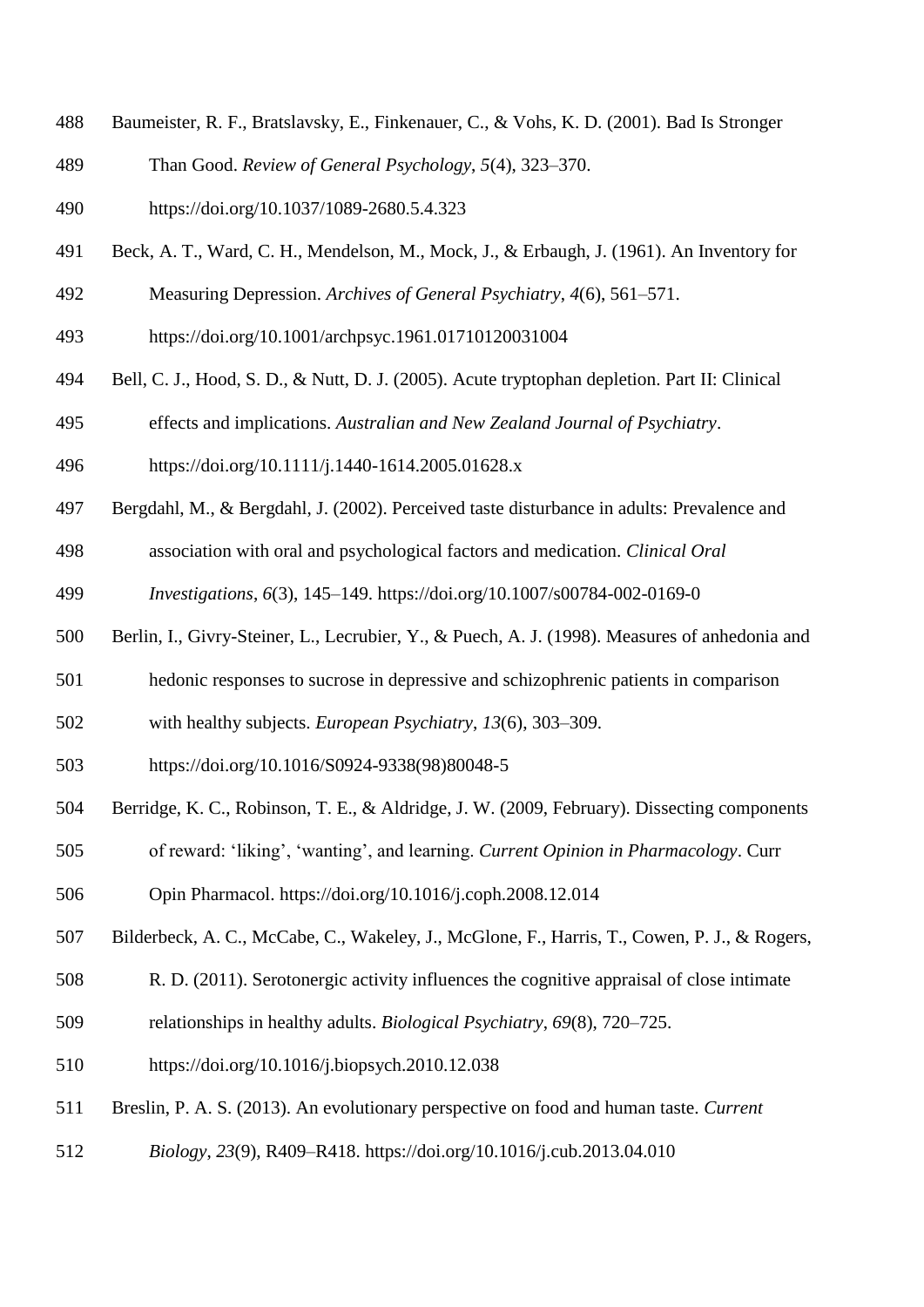- Browning, M., Reid, C., Cowen, P. J., Goodwin, G. M., & Harmer, C. J. (2007). A single
- dose of citalopram increases fear recognition in healthy subjects. *Journal of*

*Psychopharmacology*, *21*(7), 684–690. https://doi.org/10.1177/0269881106074062

- Chrousos, G. P. (2009, July). Stress and disorders of the stress system. *Nature Reviews*
- *Endocrinology*. Nat Rev Endocrinol. https://doi.org/10.1038/nrendo.2009.106
- Cools, R., Calder, A. J., Lawrence, A. D., Clark, L., Bullmore, E., & Robbins, T. W. (2005).
- Individual differences in threat sensitivity predict serotonergic modulation of amygdala
- response to fearful faces. *Psychopharmacology*, *180*(4), 670–679.
- https://doi.org/10.1007/s00213-005-2215-5
- Cools, R., Roberts, A. C., & Robbins, T. W. (2008). Serotoninergic regulation of emotional
- and behavioural control processes. *Trends in Cognitive Sciences*, *12*(1), 31–40.
- https://doi.org/10.1016/j.tics.2007.10.011
- Costa, V. D., Kakalios, L. C., & Averbeck, B. B. (2016). Blocking serotonin but not
- dopamine reuptake alters neural processing during perceptual decision making.
- *Behavioral Neuroscience*, *130*(5), 461–468. https://doi.org/10.1037/bne0000162
- Crockett, M. J., Clark, L., Roiser, J. P., Robinson, O. J., Cools, R., Chase, H. W., … Robbins,
- T. W. (2012, August 30). Converging evidence for central 5-HT effects in acute
- tryptophan depletion. *Molecular Psychiatry*. Nature Publishing Group.
- https://doi.org/10.1038/mp.2011.106
- Davis, M., Astrachan, D. I., & Kass, E. (1980). Excitatory and inhibitory effects of serotonin
- on sensorimotor reactivity measured with acoustic startle. *Science*, *209*(4455), 521–523.
- https://doi.org/10.1126/science.7394520
- Deems, D. A., Doty, R. L., Settle, R. G., Moore-Gillon, V., Shaman, P., Mester, A. F., …
- Snow, J. B. (1991). Smell and Taste Disorders, A Study of 750 Patients From the
- University of Pennsylvania Smell and Taste Center. *Archives of Otolaryngology--Head*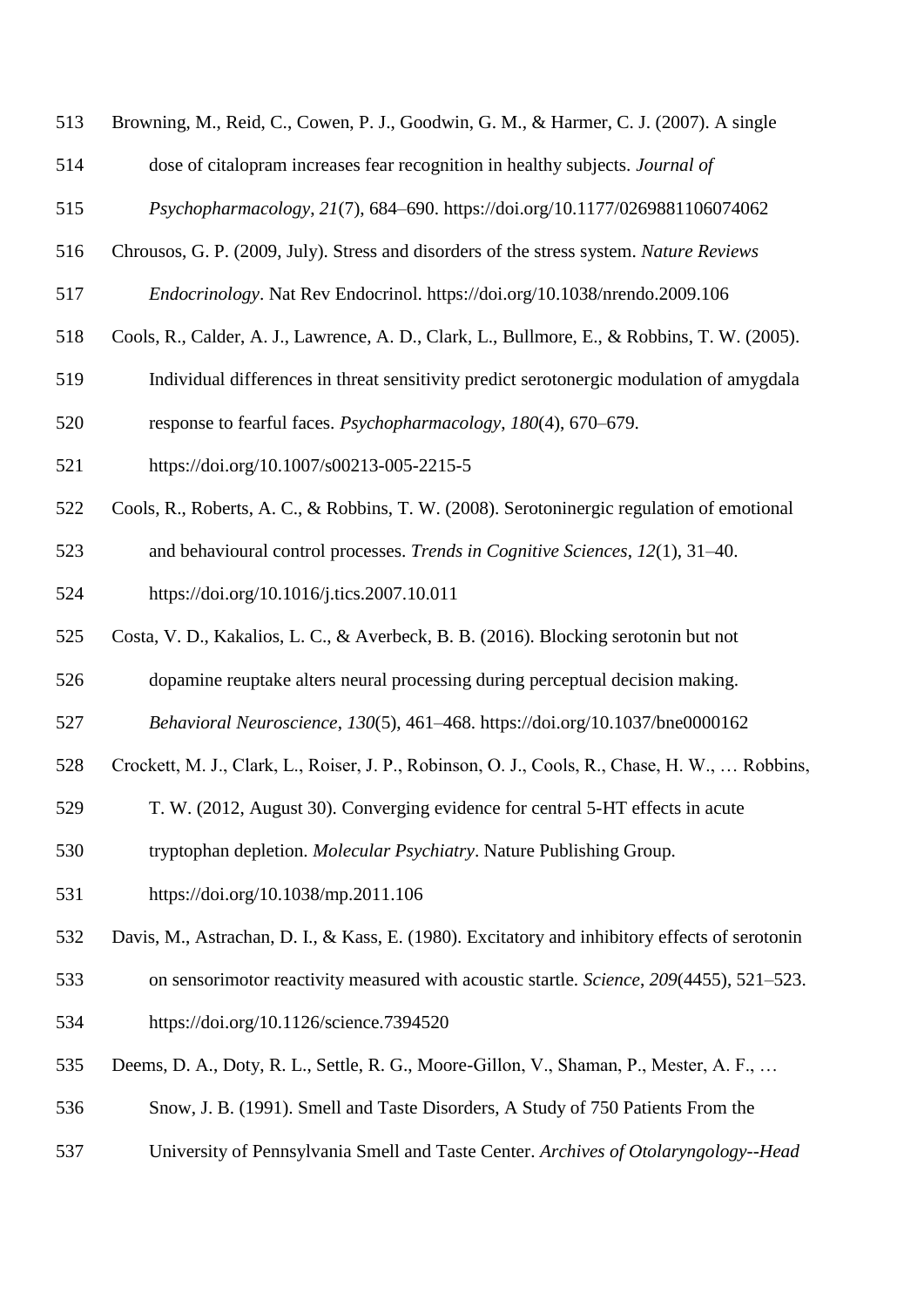- https://doi.org/10.1001/archotol.1991.01870170065015
- Dess, N. K., & Edelheit, D. (1998). The bitter with the sweet: The taste/stress/temperament
- nexus. *Biological Psychology*, *48*(2), 103–119. https://doi.org/10.1016/S0301-
- 0511(98)00014-3
- Dugué, G. P., Lörincz, M. L., Lottem, E., Audero, E., Matias, S., Correia, P. A., … Mainen,
- Z. F. (2014). Optogenetic recruitment of dorsal raphe serotonergic neurons acutely
- decreases mechanosensory responsivity in behaving mice. *PLoS ONE*, *9*(8), 1–6.
- https://doi.org/10.1371/journal.pone.0105941
- Esakov, A. I., Golubtsov, K. V., & Soloveva, N. A. (1983). The role of serotonin in the
- activity of taste receptive apparatus in the frog Rana temporaria. *Zhurnal Evolyutsionnoi Biokhimii i Fiziologii*, *19*(1), 62–67.
- Evers, E. A. T., Sambeth, A., Ramaekers, J. G., Riedel, W. J., & van der Veen, F. M. (2010).
- The Effects of Acute Tryptophan Depletion on Brain Activation During Cognition and
- Emotional Processing in Healthy Volunteers. *Current Pharmaceutical Design*, *16*(18),

1998–2011. https://doi.org/10.2174/138161210791293060

- Evers, E. A. T., Van Der Veen, F. M., Jolles, J., Deutz, N. E. P., & Schmitt, J. A. J. (2006).
- Acute tryptophan depletion improves performance and modulates the bold response
- during a stroop task in healthy females. *NeuroImage*, *32*(1), 248–255.
- https://doi.org/10.1016/j.neuroimage.2006.03.026
- Fernstrom, J. D., Larin, F., & Wurtman, R. J. (1973). Correlation between brain tryptophan
- and plasma neutral amino acid levels following food consumption in rats. *Life Sciences*,
- *13*(5), 517–524. https://doi.org/10.1016/0024-3205(73)90044-1
- First, M., Spitzer, R., Gibbon, M., & Williams, J. (2002). *Structured Clinical Interview for*
- *DSM-IV-TR Axis I Disorders - Non-Patient Edition (SCID-I/NP, 11/2002 Revision).*

*and Neck Surgery*, *117*(5), 519–528.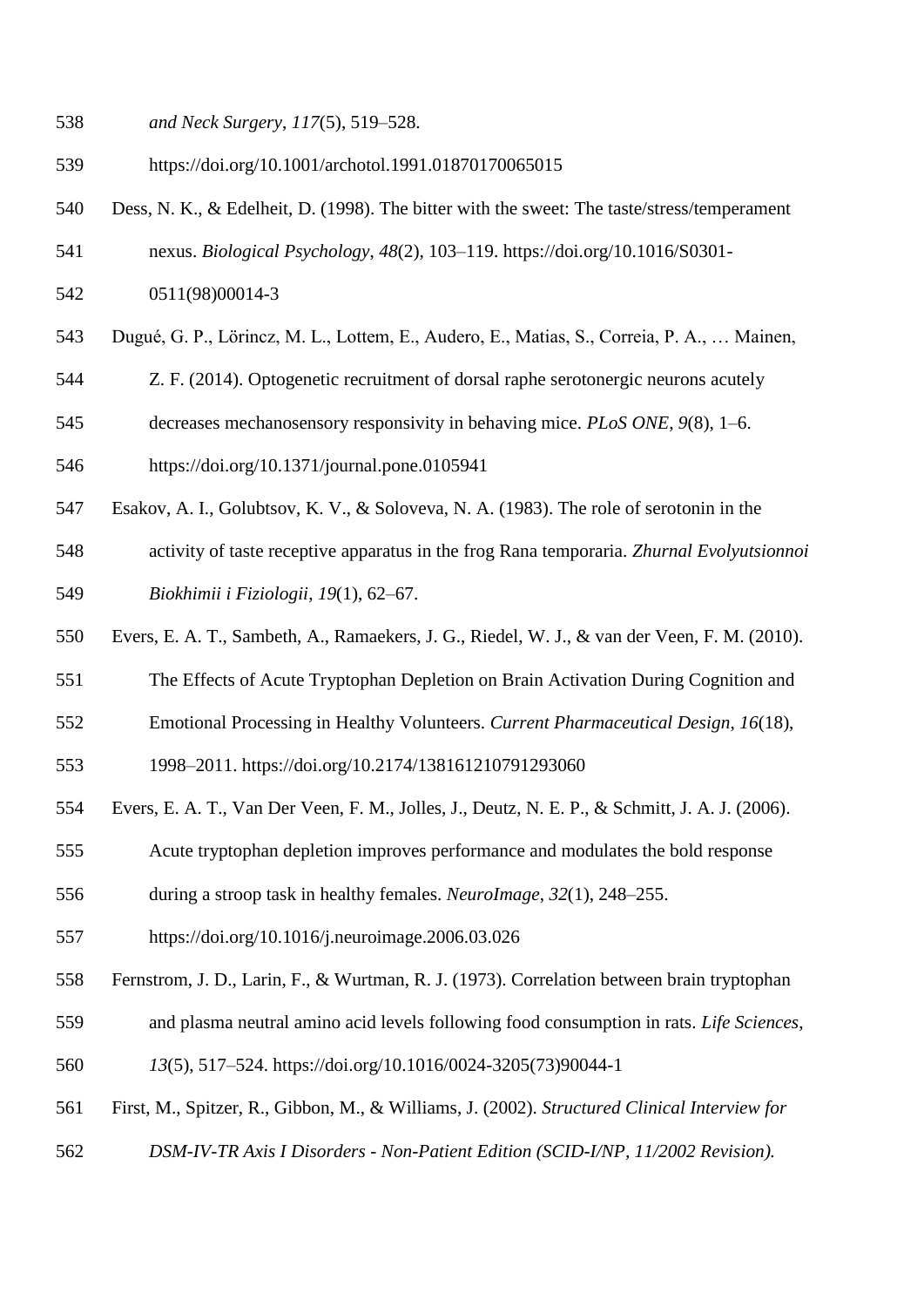| 563 | Biometric Research Department, New York State Psychiatric Institute, New York, NY.            |
|-----|-----------------------------------------------------------------------------------------------|
| 564 | Fox, E., Lester, V., Russo, R., Bowles, R. J., Pichler, A., & Dutton, K. (2000). Facial       |
| 565 | expressions of emotion: Are angry faces detected more efficiently? Cognition and              |
| 566 | Emotion. Psychology Press Ltd. https://doi.org/10.1080/026999300378996                        |
| 567 | Fox, E., Zougkou, K., Ridgewell, A., & Garner, K. (2011). The serotonin transporter gene      |
| 568 | alters sensitivity to attention bias modification: Evidence for a plasticity gene. Biological |
| 569 | Psychiatry, 70(11), 1049-1054. https://doi.org/10.1016/j.biopsych.2011.07.004                 |
| 570 | Geeraerts, B., Van Oudenhove, L., Boesmans, W., Vos, R., Vanden Berghe, P., & Tack, J.        |
| 571 | (2011). Influence of acute tryptophan depletion on gastric sensorimotor function in           |
| 572 | humans. American Journal of Physiology-Gastrointestinal and Liver Physiology,                 |
| 573 | 300(2), G228-G235. https://doi.org/10.1152/ajpgi.00020.2010                                   |
| 574 | Green, B. G., Shaffer, G. S., & Gilmore, M. M. (1993). Derivation and evaluation of a         |
| 575 | semantic scale of oral sensation magnitude with apparent ratio properties. Chemical           |
| 576 | Senses, 18(6), 683-702. https://doi.org/10.1093/chemse/18.6.683                               |
| 577 | Hamet, P., & Tremblay, J. (2005). Genetics and genomics of depression. <i>Metabolism</i> :    |
| 578 | Clinical and Experimental, 54(5 SUPPL.), 10-15.                                               |
| 579 | https://doi.org/10.1016/j.metabol.2005.01.006                                                 |
| 580 | Harmer, C. J., Bhagwagar, Z., Perrett, D. I., Völlm, B. A., Cowen, P. J., & Goodwin, G. M.    |
| 581 | (2003). Acute SSRI administration affects the processing of social cues in healthy            |
| 582 | volunteers. Neuropsychopharmacology, 28(1), 148-152.                                          |
| 583 | https://doi.org/10.1038/sj.npp.1300004                                                        |
| 584 | Harmer, Catherine J., Mackay, C. E., Reid, C. B., Cowen, P. J., & Goodwin, G. M. (2006).      |
| 585 | Antidepressant Drug Treatment Modifies the Neural Processing of Nonconscious Threat           |
| 586 | Cues. Biological Psychiatry, 59(9), 816–820.                                                  |
| 587 | https://doi.org/10.1016/j.biopsych.2005.10.015                                                |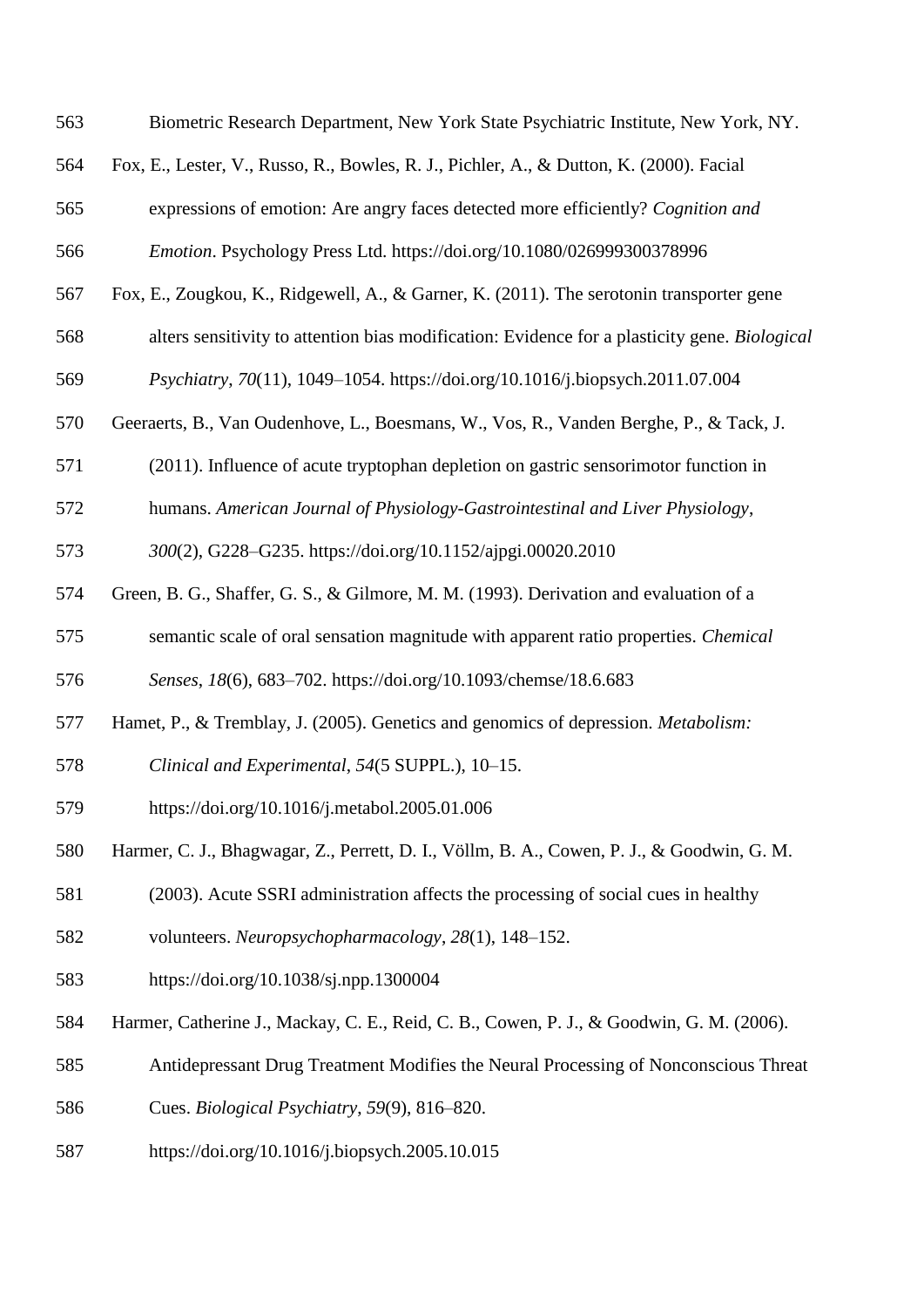- Heath, T. P., Melichar, J. K., Nutt, D. J., & Donaldson, L. F. (2006). Human taste thresholds
- are modulated by serotonin and noradrenaline. *Journal of Neuroscience*, *26*(49), 12664–

12671. https://doi.org/10.1523/JNEUROSCI.3459-06.2006

- Heckmann, J. G., Heckmann, S. M., Lang, C. J. G., & Hummel, T. (2003, May 1).
- Neurological aspects of taste disorders. *Archives of Neurology*. American Medical
- Association. https://doi.org/10.1001/archneur.60.5.667
- Hood, S. D., Bell, C. J., & Nutt, D. J. (2005). Acute tryptophan depletion. Part I: Rationale
- and methodology. *Australian and New Zealand Journal of Psychiatry*.
- https://doi.org/10.1111/j.1440-1614.2005.01627.x
- Huang, Y. A., Dando, R., & Roper, S. D. (2009). Autocrine and paracrine roles for ATP and
- serotonin in mouse taste buds. *Journal of Neuroscience*, *29*(44), 13909–13918.
- https://doi.org/10.1523/JNEUROSCI.2351-09.2009
- Hur, K., Choi, J. S., Zheng, M., Shen, J., & Wrobel, B. (2018). Association of alterations in
- smell and taste with depression in older adults. *Laryngoscope Investigative*
- *Otolaryngology*, *3*(2), 94–99. https://doi.org/10.1002/lio2.142
- Hurley, L. M., Devilbiss, D. M., & Waterhouse, B. D. (2004). A matter of focus:
- Monoaminergic modulation of stimulus coding in mammalian sensory networks.
- *Current Opinion in Neurobiology*, *14*(4), 488–495.
- https://doi.org/10.1016/j.conb.2004.06.007
- Ileri-Gurel, E., Pehlivanoglu, B., & Dogan, M. (2013). Effect of acute stress on taste
- perception: In relation with baseline anxiety level and body weight. *Chemical Senses*,
- *38*(1), 27–34. https://doi.org/10.1093/chemse/bjs075
- Jacob, S. N., & Nienborg, H. (2018, July 10). Monoaminergic Neuromodulation of Sensory
- Processing. *Frontiers in Neural Circuits*. Frontiers Media S.A.
- https://doi.org/10.3389/fncir.2018.00051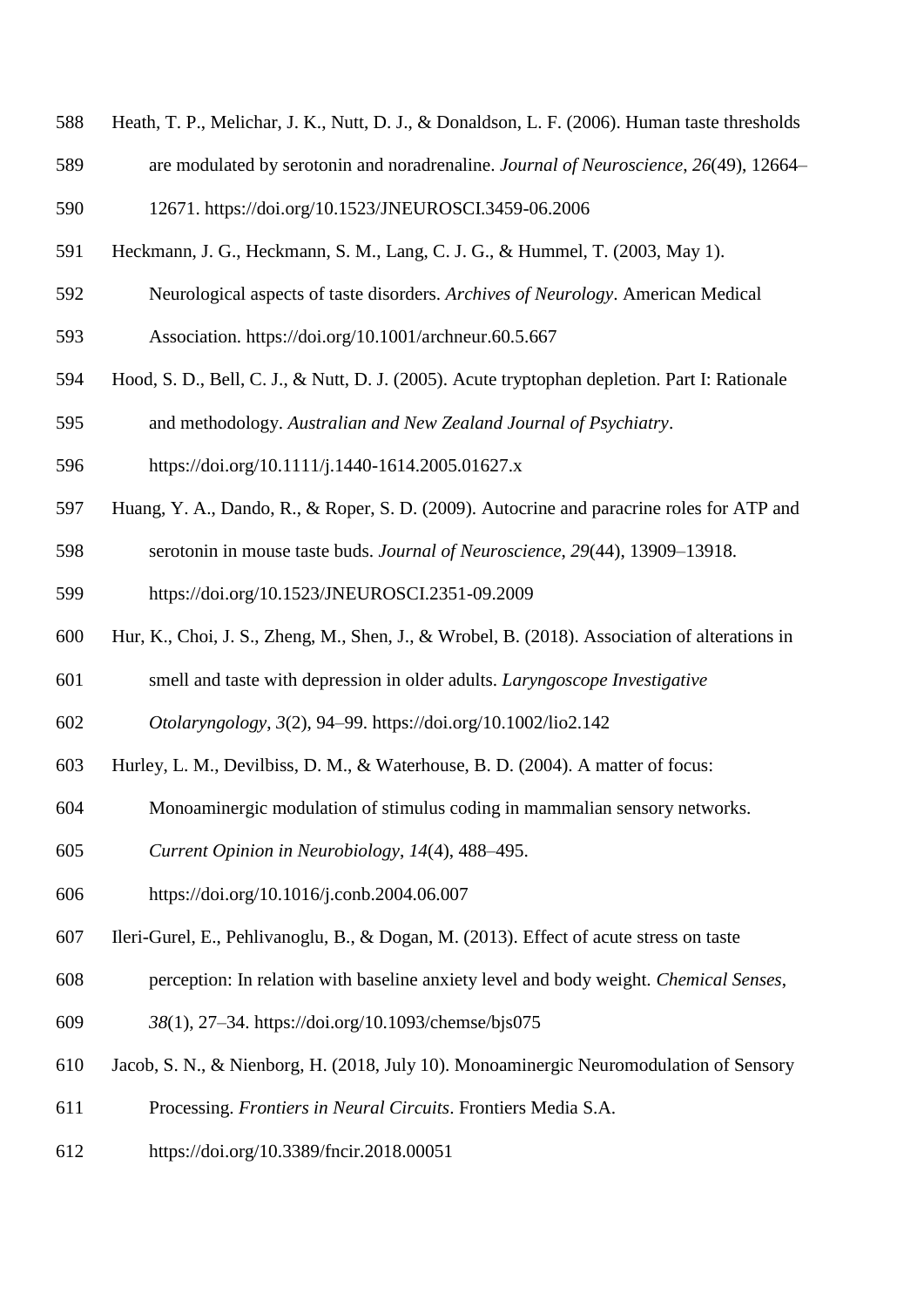| 613 | Kema, I. P., De Vries, E. G. E., & Muskiet, F. A. J. (2000, September 29). Clinical chemistry |
|-----|-----------------------------------------------------------------------------------------------|
| 614 | of serotonin and metabolites. Journal of Chromatography B: Biomedical Sciences and            |
| 615 | Applications. J Chromatogr B Biomed Sci Appl. https://doi.org/10.1016/S0378-                  |
| 616 | 4347(00)00341-8                                                                               |
| 617 | Keszthelyi, D., Troost, F. J., Jonkers, D. M., Van Donkelaar, E. L., Dekker, J., Buurman, W.  |
| 618 | A., & Masclee, A. A. (2012). Does acute tryptophan depletion affect peripheral                |
| 619 | serotonin metabolism in the intestine? American Journal of Clinical Nutrition, 95(3),         |
| 620 | 603–608. https://doi.org/10.3945/ajcn.111.028589                                              |
| 621 | Kikuchi, A. M., Tanabe, A., & Iwahori, Y. (2020). A systematic review of the effect of L-     |
| 622 | tryptophan supplementation on mood and emotional functioning. Journal of Dietary              |

- *Supplements*, *0*(0), 1–18. https://doi.org/10.1080/19390211.2020.1746725
- Kranz, G. S., Kasper, S., & Lanzenberger, R. (2010, April 14). Reward and the serotonergic system. *Neuroscience*. Pergamon. https://doi.org/10.1016/j.neuroscience.2010.01.036
- Lesch, K., Bengel, D., Heils, A., Sabol, S., Greenberg, B., Petri, S., … Murphy, D. (1996).
- Association of Anxiety-Related Traits with a Polymorphism of the Serotonin
- Transporter Gene Regulatory Region. *Science*, *80*, 1527. Retrieved from
- http://science.sciencemag.org/
- Linker, E., Moore, M. E., & Galanter, E. (1964). Taste thresholds, detection models, and
- disparate results. *Journal of Experimental Psychology*, *67*(1), 59–66.
- https://doi.org/10.1037/h0046687
- Macht, M. (2008, January). How emotions affect eating: A five-way model. *Appetite*.
- https://doi.org/10.1016/j.appet.2007.07.002
- Mantantzis, K., Schlaghecken, F., Sünram-Lea, S. I., & Maylor, E. A. (2019). Sugar rush or
- sugar crash? A meta-analysis of carbohydrate effects on mood. *Neuroscience and*
- *Biobehavioral Reviews*, *101*(November 2018), 45–67.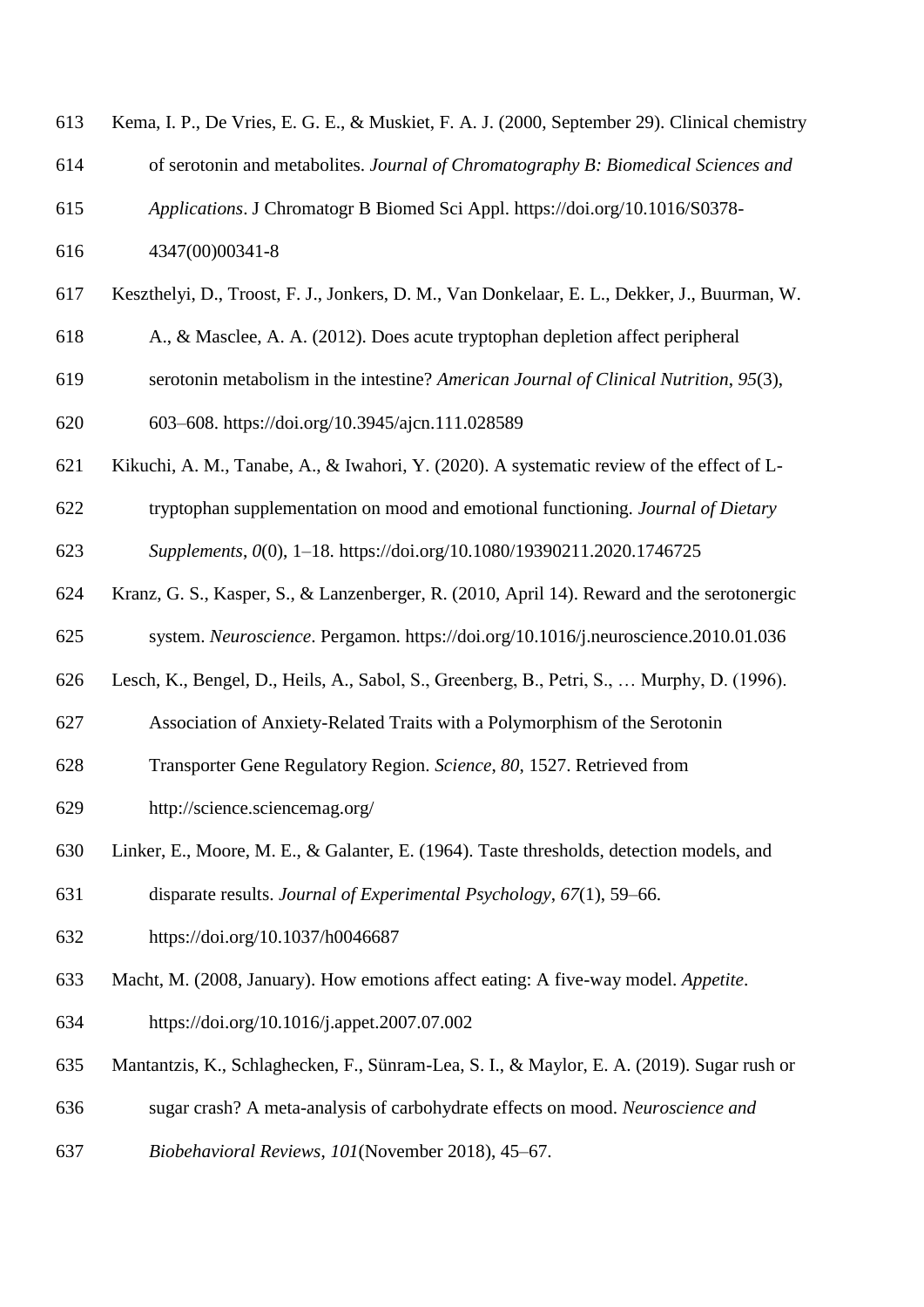- https://doi.org/10.1016/j.neubiorev.2019.03.016
- Markus, C. Rob. (2008, December). Dietary amino acids and brain serotonin function;
- Implications for stress-related affective changes. *NeuroMolecular Medicine*.
- https://doi.org/10.1007/s12017-008-8039-9
- Markus, C R. (2007). Effects of carbohydrates on brain tryptophan availability and stress
- performance. *Biological Psychology*, *76*(1–2), 83–90.
- https://doi.org/10.1016/j.biopsycho.2007.06.003
- Markus, C R, Panhuysen, G., Jonkman, L. M., & Bachman, M. (1999). Carbohydrate intake
- improves cognitive performance of stress-prone individuals under controllable
- laboratory stress. *British Journal of Nutrition*, *82*(6), 457–467.
- https://doi.org/10.1017/s0007114599001713
- Markus, C R, Panhuysen, G., Tuiten, A., Koppeschaar, H., Fekkes, D., & Peters, M. L.
- (1998). Does carbohydrate-rich, protein-poor food prevent a deterioration of mood and
- cognitive performance of stress-prone subjects when subjected to a stressful task?

*Appetite*, *31*(1), 49–65. https://doi.org/10.1006/appe.1997.0155

- Martin, A. M., Young, R. L., Leong, L., Rogers, G. B., Spencer, N. J., Jessup, C. F., &
- Keating, D. J. (2017, May 1). The diverse metabolic roles of peripheral serotonin.
- *Endocrinology*. Endocrine Society. https://doi.org/10.1210/en.2016-1839
- Mathes, C. M., & Spector, A. C. (2011). The selective serotonin reuptake inhibitor paroxetine
- does not alter consummatory concentration-dependent licking of prototypical taste
- stimuli by rats. *Chemical Senses*, *36*(6), 515–526. https://doi.org/10.1093/chemse/bjr011
- Mathes, C. M., & Spector, A. C. (2014). Systemic modulation of serotonergic synapses via
- reuptake blockade or 5HT1A receptor antagonism does not alter perithreshold taste
- sensitivity in rats. *Chemical Senses*, *39*(7), 583–593.
- https://doi.org/10.1093/chemse/bju028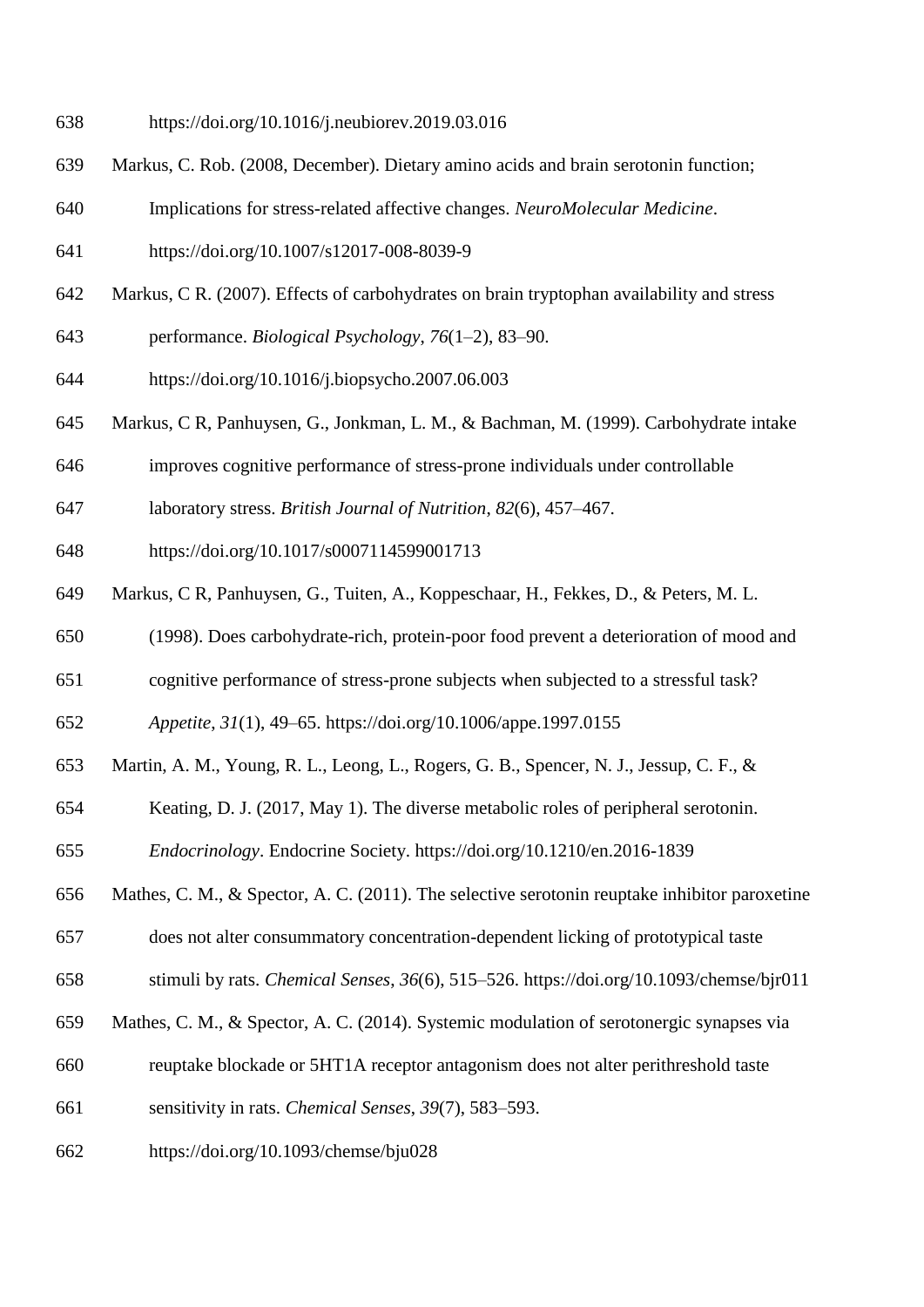- McCabe, C., Mishor, Z., Cowen, P. J., & Harmer, C. J. (2010). Diminished Neural Processing
- of Aversive and Rewarding Stimuli During Selective Serotonin Reuptake Inhibitor
- Treatment. *Biological Psychiatry*, *67*(5), 439–445.
- https://doi.org/10.1016/j.biopsych.2009.11.001
- McNair, D., Lorr, M., & Droppelmann, L. . (1971). *Manual for the Profile of Mood States*.
- San Diego, CA: Educational and Industrial Testing Service.
- Miller, S. M., & Naylor G J. (1989). Unpleasant taste-a neglected symptom in depression. *Journal of Affective Disorders*, *17*, 291–293.
- Morimoto, Katsushi, & Sato, M. (1982). Role of Monoamines in Afferent Synaptic
- Transmission in Frog Taste Organ. *The Japanese Journal of Physiology*, *32*(5), 855–
- 871. https://doi.org/10.2170/jjphysiol.32.855
- Morimoto, Katushi, & Sato, M. (1977). Is serotonin a chemical transmitter in the frog taste organ? *Life Sciences*, *21*(11), 1685–1695. https://doi.org/10.1016/0024-3205(77)90249-
- 1
- Nishizawa, S., Benkelfat, C., Young, S. N., Leyton, M., Mzengeza, S., De Montigny, C., …
- Diksic, M. (1997). Differences between males and females in rates of serotonin
- synthesis in human brain. *Proceedings of the National Academy of Sciences of the*
- *United States of America*, *94*(10), 5308–5313. https://doi.org/10.1073/pnas.94.10.5308
- O'Driscoll., S., McRobie, E., Ayres, C., Mileusnic, N., Heath, T., Melichar, J., & Donaldson,
- L. (2006). Serotonin-specific reuptake inhibitors (SSRI) blunt bitter taste acutely
- (minutes), but enhance it chronically (hours) in normal healthy humans. In *Proceedings*
- *of The Physiological Society* (pp. 11, PC102). Retrieved from
- https://www.physoc.org/abstracts/serotonin-specific-reuptake-inhibitors-ssri-blunt-
- bitter-taste-acutely-minutes-but-enhance-it-chronically-hours-in-normal-healthy-
- humans/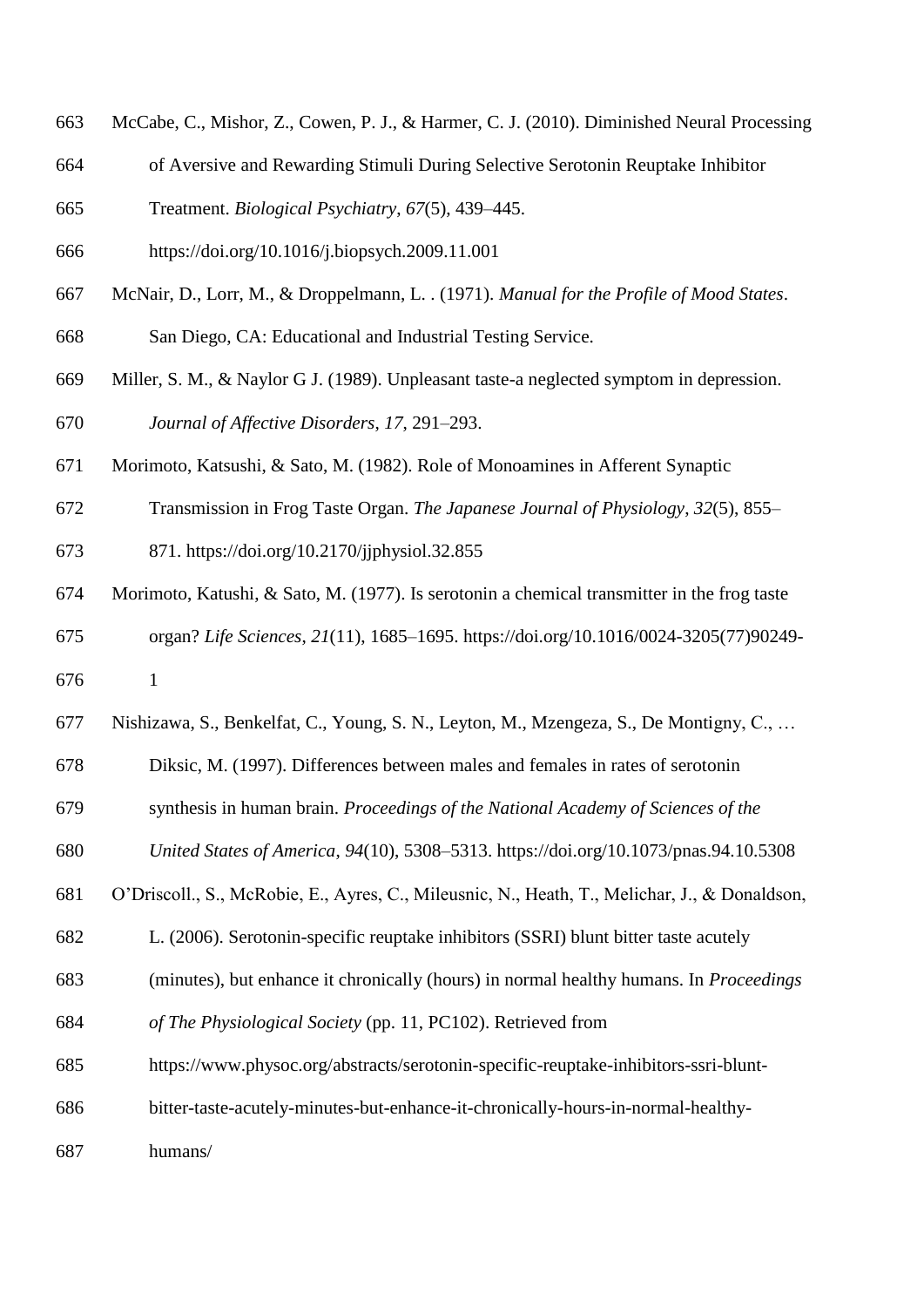- Pagoto, S. L., Spring, B., McChargue, D., Hitsman, B., Smith, M., Appelhans, B., &
- Hedeker, D. (2009). Acute tryptophan depletion and sweet food consumption by
- overweight adults. *Eating Behaviors*, *10*(1), 36–41.
- https://doi.org/10.1016/j.eatbeh.2008.10.010
- Pan, H. R., Tian, M., Xue, J. B., Li, S. M., Luo, X. C., Huang, X., … Huang, L. (2018).
- Mammalian taste bud cells utilize extragemmal 5-hydroxy-L-tryptophan to
- biosynthesize the neurotransmitter serotonin. *Frontiers in Cellular Neuroscience*,
- *12*(November), 1–10. https://doi.org/10.3389/fncel.2018.00461
- Pilková, L., Nováková, M., & Pokorný, J. (1991). Naming and identification of tastes in
- aqueous solutions. *Food / Nahrung*, *35*(9), 999–1002.
- https://doi.org/10.1002/food.19910350914
- Platte, P., Herbert, C., Pauli, P., & Breslin, P. A. S. (2013). Oral Perceptions of Fat and Taste
- Stimuli Are Modulated by Affect and Mood Induction. *PLoS ONE*, *8*(6).
- https://doi.org/10.1371/journal.pone.0065006
- Potts, A. J., Bennett, P. J., Kennedy, S. H., & Vaccarino, F. J. (1997). Depressive symptoms
- and alterations in sucrose taste perception: Cognitive bias or a true change in sensitivity?
- *Canadian Journal of Experimental Psychology*, *51*(1), 57–60.
- https://doi.org/10.1037/1196-1961.51.1.57
- Prutkin, J. M., Fast, K., Lucchina, L. A., & Bartoshuk, L. M. (1998). *Chemical Senses. The editors regret the omission*. *Chem. Senses* (Vol. 5).
- Roiser, J. P., Blackwell, A. D., Cools, R., Clark, L., Rubinsztein, D. C., Robbins, T. W., &
- Sahakian, B. J. (2006). Serotonin transporter polymorphism mediates vulnerability to
- loss of incentive motivation following acute tryptophan depletion.
- *Neuropsychopharmacology*, *31*(10), 2264–2272. https://doi.org/10.1038/sj.npp.1301055
- Roiser, J. P., Levy, J., Fromm, S. J., Wang, H., Hasler, G., Sahakian, B. J., & Drevets, W. C.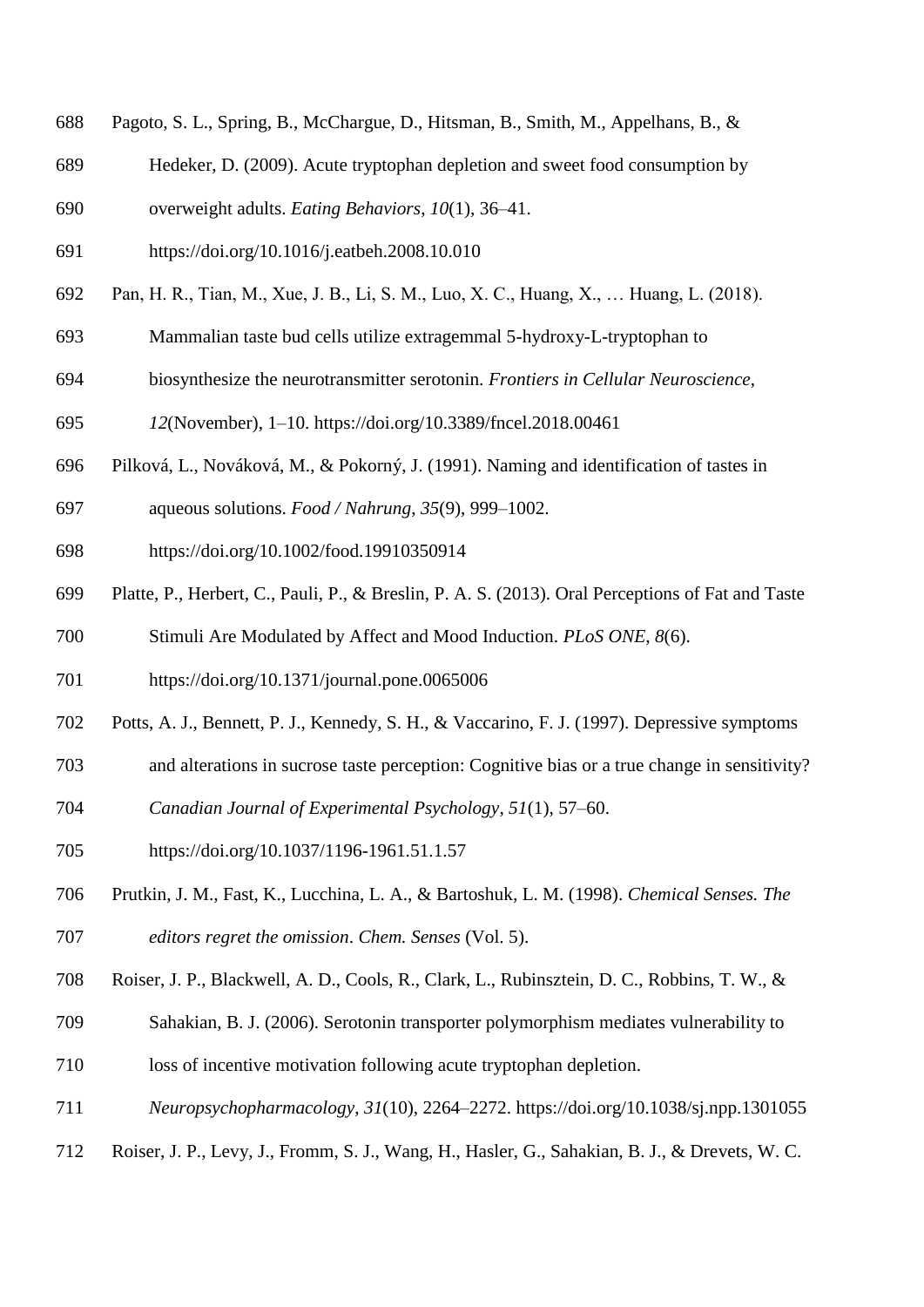- (2008a). The effect of acute tryptophan depletion on the neural correlates of emotional
- processing in healthy volunteers. *Neuropsychopharmacology*, *33*(8), 1992–2006.
- https://doi.org/10.1038/sj.npp.1301581
- Roiser, J. P., Levy, J., Fromm, S. J., Wang, H., Hasler, G., Sahakian, B. J., & Drevets, W. C.
- (2008b). The effect of acute tryptophan depletion on the neural correlates of emotional
- processing in healthy volunteers. *Neuropsychopharmacology*, *33*(8), 1992–2006.
- https://doi.org/10.1038/sj.npp.1301581
- Roper, S. D. (2013). Taste buds as peripheral chemosensory processors. *Seminars in Cell and*
- *Developmental Biology*, *24*(1), 71–79. https://doi.org/10.1016/j.semcdb.2012.12.002
- Schildkraut, J. J. (1995). The catecholamine hypothesis of affective disorders: a review of
- supporting evidence. 1965. *The Journal of Neuropsychiatry and Clinical Neurosciences*,
- *7*(4). https://doi.org/10.1176/jnp.7.4.524
- Spence, C. (2017, October 1). Comfort food: A review. *International Journal of Gastronomy*
- *and Food Science*. AZTI-Tecnalia. https://doi.org/10.1016/j.ijgfs.2017.07.001
- Steiner, J. E., Rosenthal-Zifroni, A., & Edelstein, E. L. (1969). Taste perception in depressive
- illness. *The Israel Annals of Psychiatry and Related Disciplines*, *7*(2), 223–232.
- Retrieved from https://psycnet.apa.org/record/1971-06672-001
- Szeitz, A., & Bandiera, S. M. (2018). Analysis and measurement of serotonin. *Biomedical*
- *Chromatography*, *32*(1), e4135. https://doi.org/10.1002/bmc.4135
- Trotter, P. D., McGlone, F., McKie, S., McFarquhar, M., Elliott, R., Walker, S. C., & Deakin,
- J. F. W. (2016). Effects of acute tryptophan depletion on central processing of CT-
- targeted and discriminatory touch in humans. *European Journal of Neuroscience*, 1–12.
- https://doi.org/10.1111/ejn.13298
- Van Der Veen, F. M., Evers, E. A. T., Deutz, N. E. P., & Schmitt, J. A. J. (2007). Effects of
- acute tryptophan depletion on mood and facial emotion perception related brain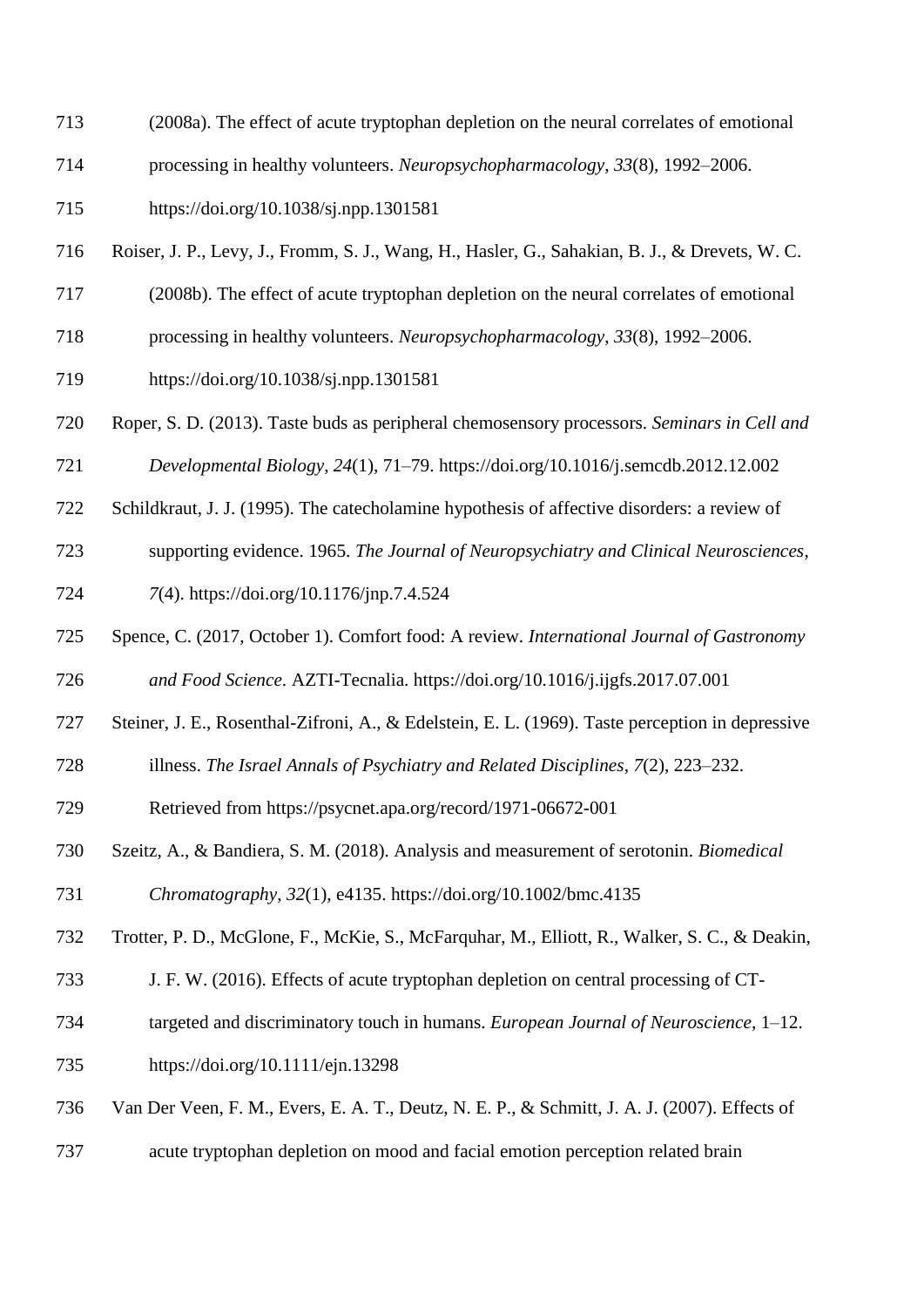- activation and performance in healthy women with and without a family history of
- depression. *Neuropsychopharmacology*, *32*(1), 216–224.
- https://doi.org/10.1038/sj.npp.1301212
- Wagner, H. S., Ahlstrom, B., Redden, J. P., Vickers, Z., & Mann, T. (2014). The myth of
- comfort food. *Health Psychology*, *33*(12), 1552–1557.
- https://doi.org/10.1037/hea0000068
- Welford, R. W. D., Vercauteren, M., Trébaul, A., Cattaneo, C., Eckert, D., Garzotti, M., …
- Nayler, O. (2016). Serotonin biosynthesis as a predictive marker of serotonin
- pharmacodynamics and disease-induced dysregulation. *Scientific Reports*, *6*.
- https://doi.org/10.1038/srep30059
- Weltzin, T. E., Fernstrom, J. D., McConaha, C., & Kaye, W. H. (1994). Acute tryptophan
- depletion in bulimia: Effects on large neutral amino acids. *Biological Psychiatry*, *35*(6),
- 388–397. https://doi.org/10.1016/0006-3223(94)90005-1
- Wurtman, R. J., & Wurtman, J. J. (1996). Brain serotonin, carbohydrate-craving, obesity and
- depression. *Advances in Experimental Medicine and Biology*, *398*(S4), 35–41.
- https://doi.org/10.1002/j.1550-8528.1995.tb00215.x
- Young, S. N., Smith, S. E., Pihl, R. O., & Ervin, F. R. (1985). Tryptophan depletion causes a
- rapid lowering of mood in normal males. *Psychopharmacology*, *87*(2), 173–177.
- https://doi.org/10.1007/BF00431803
- 
- 
- 
- 
- 
-